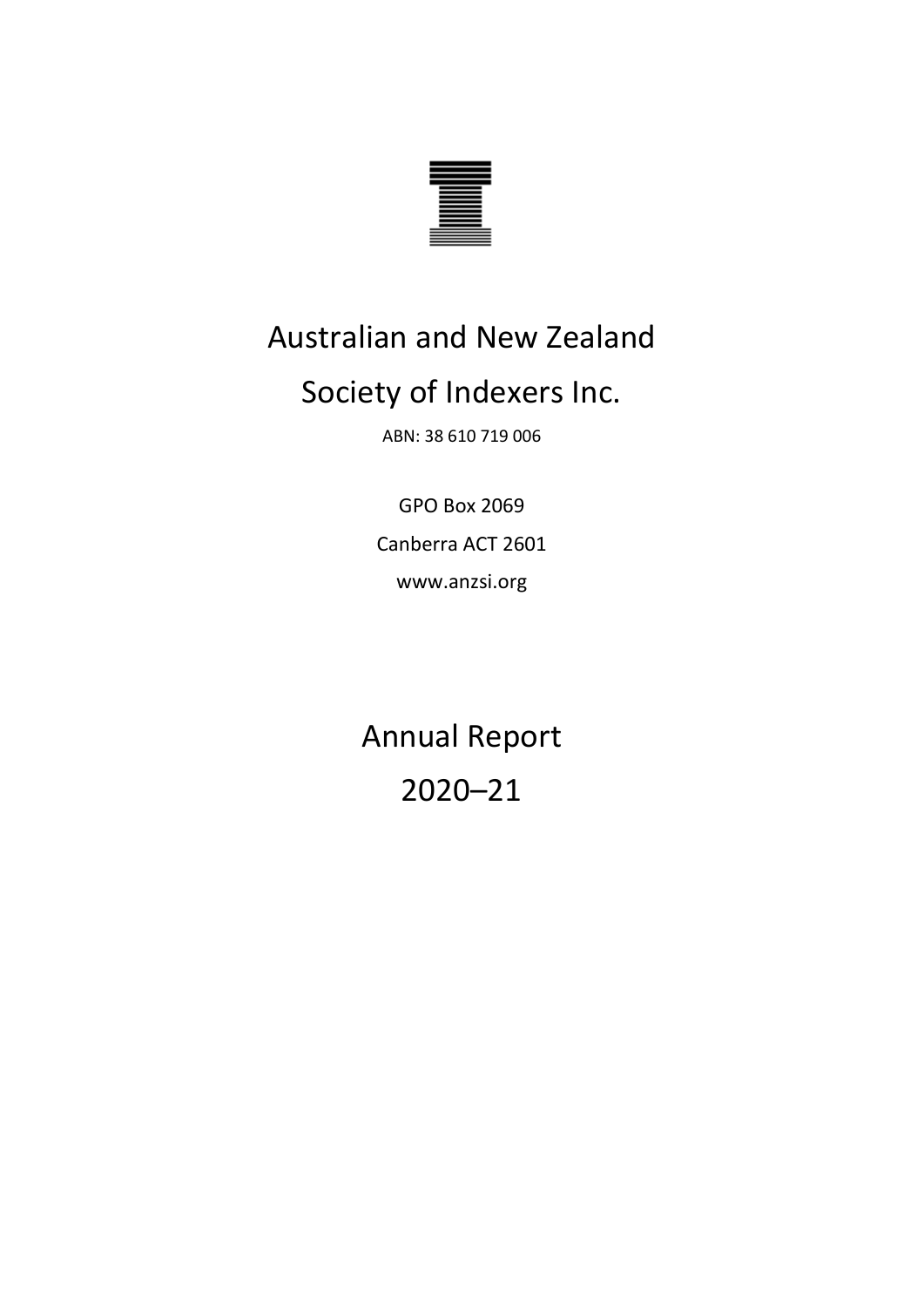# <span id="page-1-0"></span>**CONTENTS**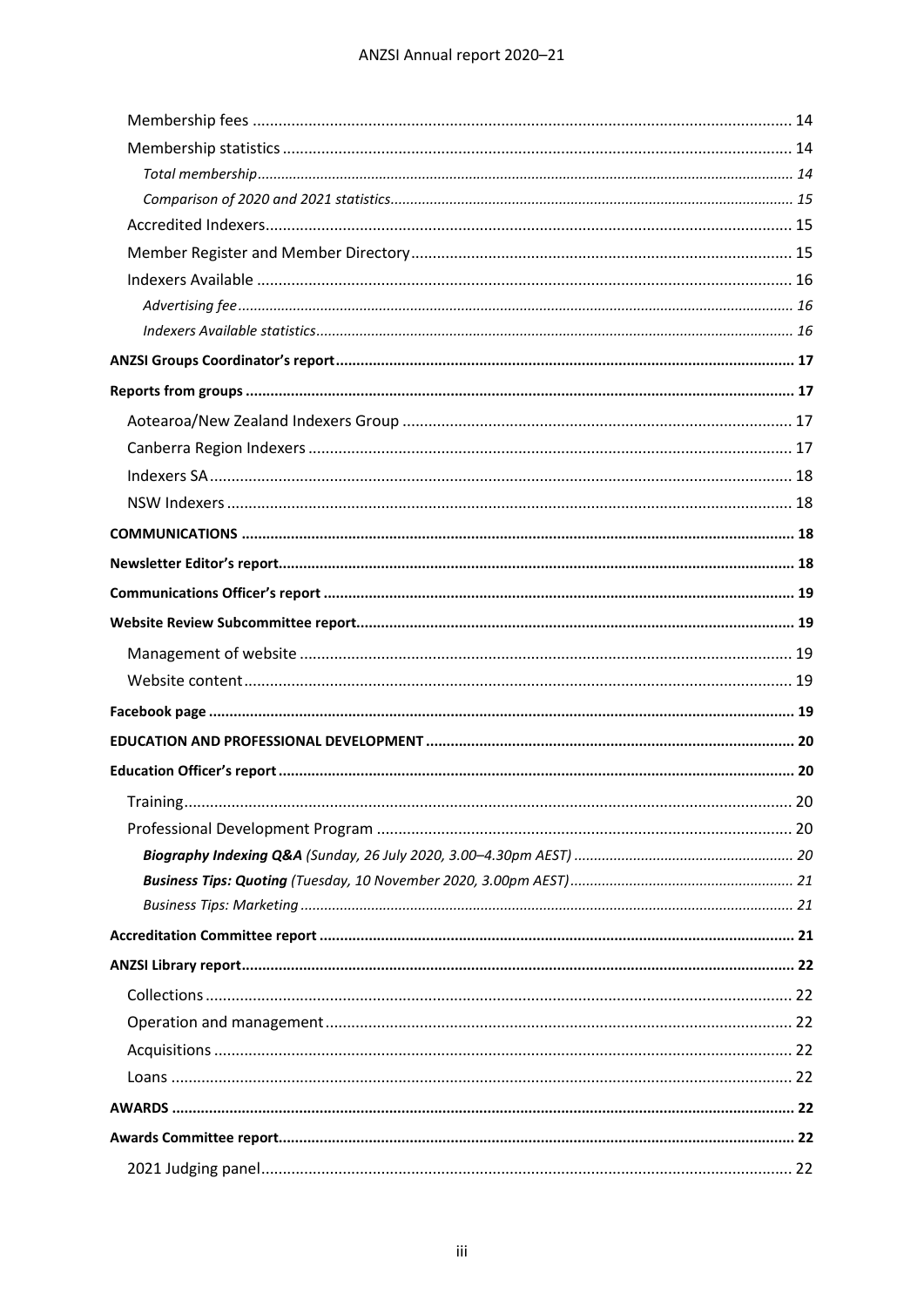#### ANZSI Annual report 2020–21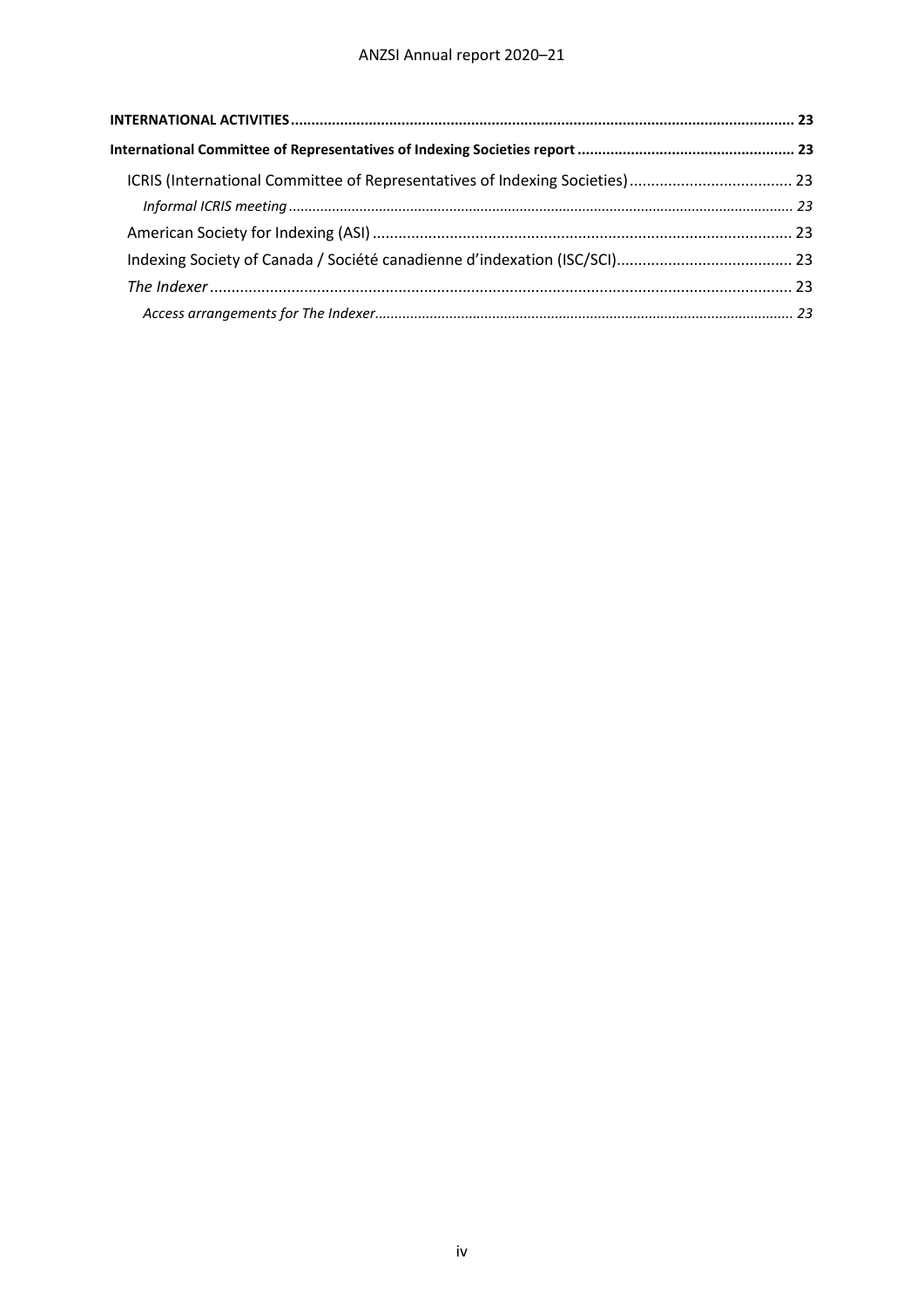# <span id="page-4-0"></span>**PRESIDENT'S REPORT FOR 2020–21**

*Madeleine Davis, President*

# <span id="page-4-1"></span>**Introduction**

This President's report for 2020–21 summaries the verbal report made at the ANZSI AGM for 2020–21, held by Zoom videoconference on 19 August 2021. Nineteen members participated in the AGM.

Business of the AGM included the acceptance of the Minutes of the 2019–20 AGM, the President's annual review of the year 2020–21 (this report), the Treasurer's report for 2020–21 (included below) and election of Council members.

Single nominations for the following council positions were received therefore no voting was necessary, and the nominees were declared elected unopposed.

Council members for 2021–22 are:

President: Madeleine Davis

Secretary: Sherrey Quinn

Members: Shirley Campbell, Tanya Edbrooke, Marnie Hannagan, Juliet Richters, Elisabeth Thomas.

No nominations were received for the offices of Vice President or Treasurer. Council will continue to seek nominations for these roles and welcomes members who would like to contribute to ANZSI by joining Council. If you are interested, please contact Madeleine Davis, President: [president@anzsi.org](mailto:president@anzsi.org)

Highlights of 2020–21 are presented here, and detailed reports from ANZSI officer and committees follow.

# <span id="page-4-2"></span>**Highlights of 2020–21**

#### <span id="page-4-3"></span>**COVID-19**

As the COVID-19 situation in Australia and its resulting lockdowns and restrictions on face-toface meetings and safe handling of postal items seemed to be improving towards the end of 2020, Council agreed that the John Simkin Medal, Accreditation and borrowing from the Library would go ahead in 2021.

Taking advantage of the relaxation on restrictions, Canberra Region Indexers, NSW Indexers and Indexers South Australia held social gatherings/informal meetings.

However, due to the outbreak of the Delta Variant of COVID-19 in March 2021, New South Wales has seen restrictions enforced again, followed by Victoria and Queensland.

#### <span id="page-4-4"></span>**Membership**

At 30 June 2021, ANZSI had a total of 97 members, of whom 29 were Accredited Members. There were 54 members with an Indexers Available listing.

#### <span id="page-4-5"></span>**ANZSI recommended rate for indexing**

Both recommended rates for Australian and New Zealand indexers remained at the same level as last year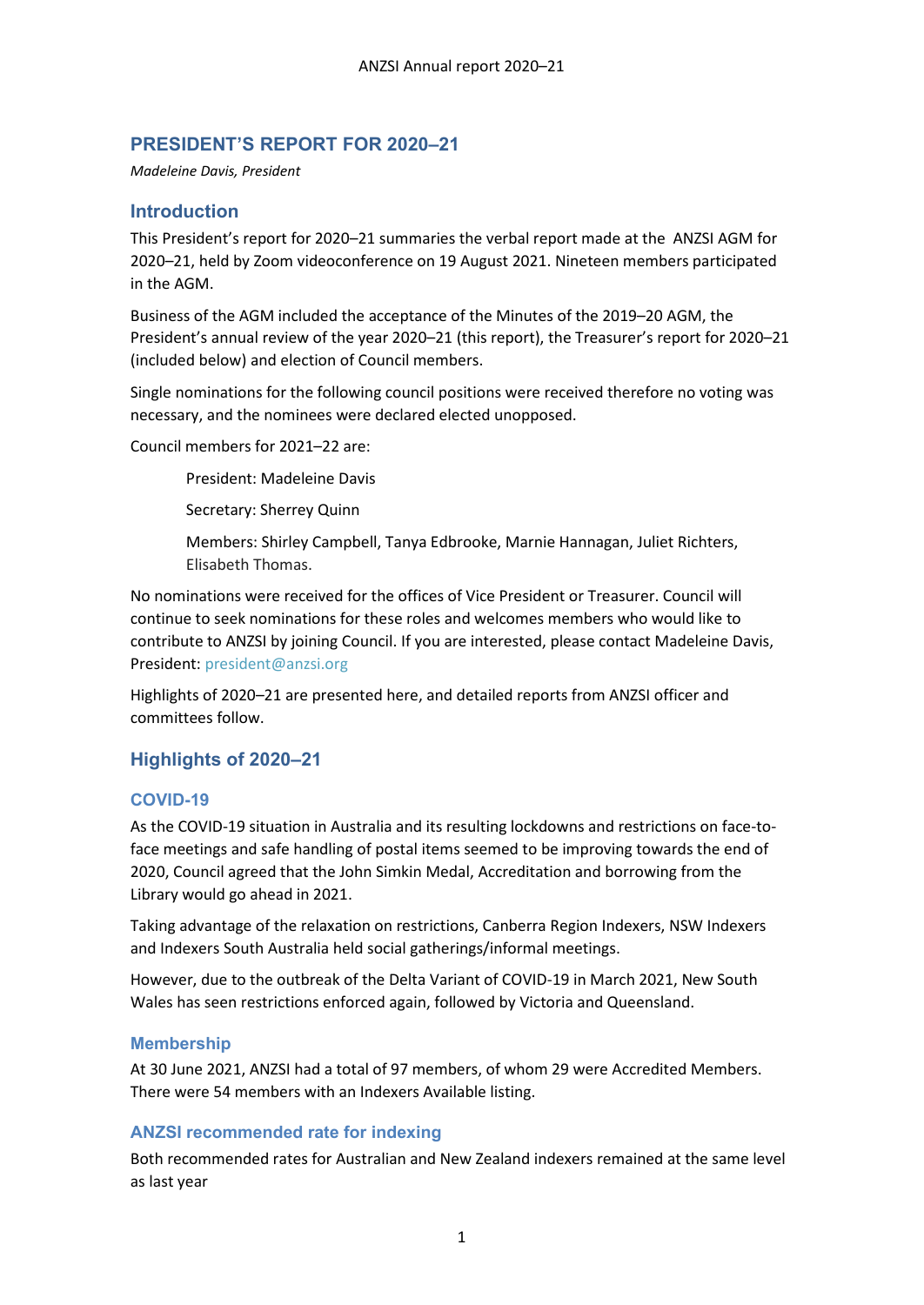#### <span id="page-5-0"></span>**Membership fees**

Membership fees remained at the same level as last year.

#### <span id="page-5-1"></span>**Website Review Subcommittee**

With the discontinuation of the Web Manager position, Council moved to hire an external website management company, WebGrow, to manage the technical aspects of the website, mail servers, WordPress software and security.

#### <span id="page-5-2"></span>**ANZSI Library**

After suspension of its activities due to COVID-19 restrictions last year, the ANZSI Library recommenced operations on 23 October 2020.

#### <span id="page-5-3"></span>**Professional Development Program**

A successful professional development program was undertaken with Zoom video sessions on *Biography Indexing* (26 July 2020) and *Business Tips: Quoting* (10 November 2020). Details are presented in the Educations Officer's report below. Subsequently, several papers arising from the sessions were published in the *Newsletter.*

#### <span id="page-5-4"></span>**John Simkin Medal**

Council had postponed the awards process in 2020 until 2021, due to the COVID-19 outbreak and infection prevention protocols. A call for nominations for the 2021 awards was placedin the February *ANZSI Newsletter* and members notified, with a closing date of 30 June. It is pleasing that 10 nominations have been received.

#### <span id="page-5-5"></span>**Accreditation**

After the hiatus during COVID-19 restrictions, Accreditation reopened on 1 January 2021. Eligible members were invited to consult the website Accreditation pages and submit applications.

The Accreditation application fee, last updated in 2016, was increased by a modest \$5 to A\$95/NZ\$95, covering increased postage and administrative costs.

#### <span id="page-5-6"></span>**National Indexing Day 2021**

No event was held to coincide with National Indexing Day 2021. Council continues to mark this day on the last Thursday of March every year.

#### <span id="page-5-7"></span>**International activities**

#### <span id="page-5-8"></span>ICRIS

Both the 2021 triennial conference and ICRIS triennial meeting due to be held concurrently were postponed, due to world-wide COVID-19 restrictions, until October 2022, still hopefully to be held in Berlin.

An informal ICRIS meeting was held via Zoom on 7 April 2021, with representatives of all affiliated indexing societies participating

#### <span id="page-5-9"></span>**NISO**

As reported in the December 2020 ANZSI Newsletter, the National Information Standards Organization (NISO) (US) began a project in August 2019 to develop a standard for criteria for indexes and related information retrieval devices. Council collected comments on the draft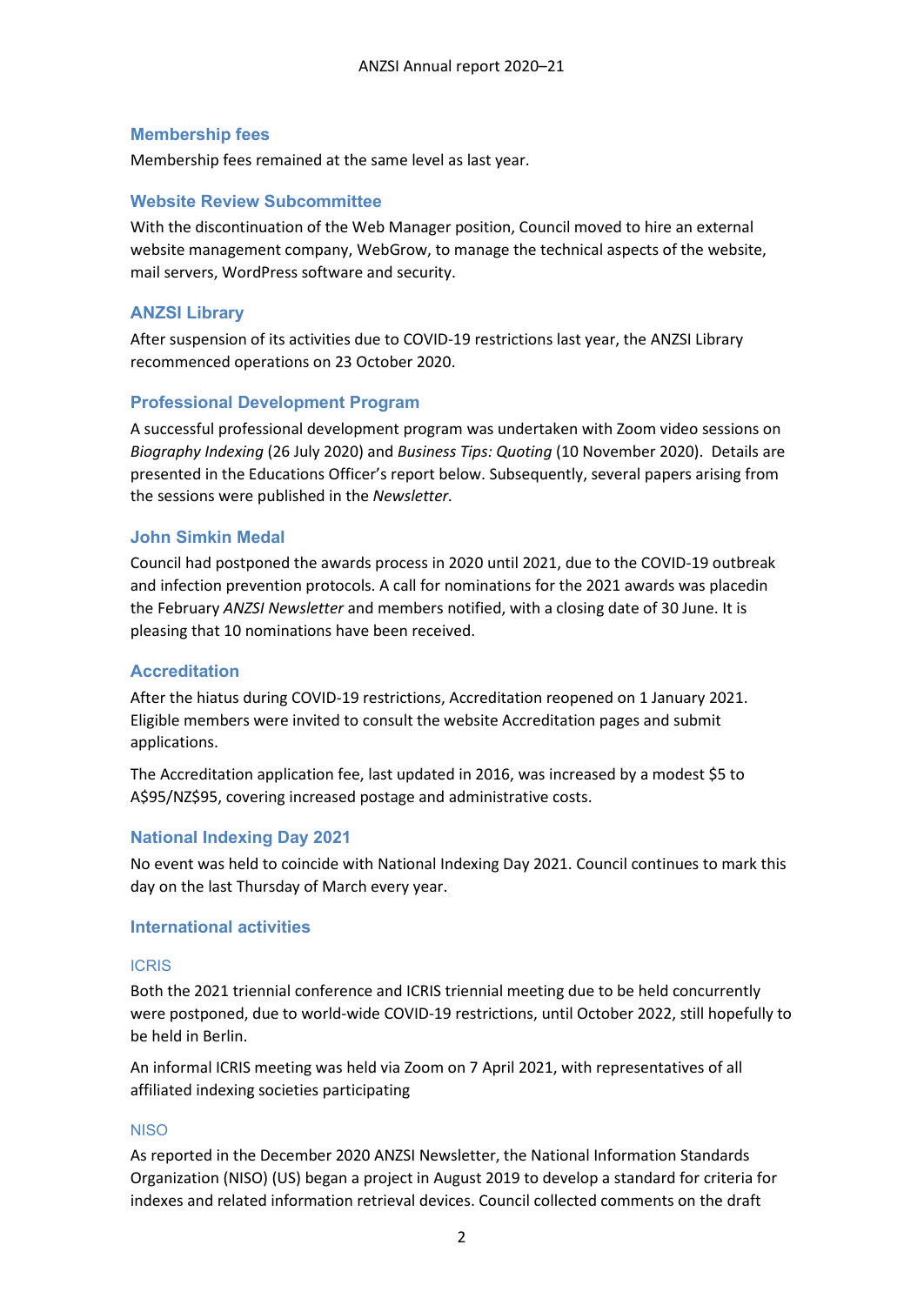from ANZSI members and forwarded these to the Z39.4 Committee Co-chairs. Council thanked Glenda Browne, Michael Ramsden and Sherrey Quinn for their contributions.

## <span id="page-6-0"></span>**Acknowledgements**

ANZSI Council held its first meeting of the 45th session of ANZSI on 23 August 2020. All Council members from the previous session were formally welcomed back.

The year saw a change in portfolios, with Karen Gillen stepping down from Council as Treasurer and Education Officer. Karen has filled these roles with energy and distinction. While ANZSI is in the process of recruiting a new Treasurer, Karen kindly agreed to undertake the duties until a new appointment is made. Karen is continuing as a member of the Website Review Subcommittee and as Library Officer.

With Karen Gillen stepping down from Council, we welcomed Tanya Edbrooke, who was appointed to fill the casual vacancy as a Council member for the remainder of the 2020–21 term. Council noted with regret Michael Ramsden's decision to not seek re-election and to step down from Council at the end of his 2020–21. Michael had served as Vice-President and Groups Coordinator with great wisdom and experience and continues to hold Life Membership with ANZSI.

Tracy Harwood remained as ANZSI ICRIS International Liaison and Madeleine Davis continued as the ICRIS representative (ex officio) on the ICRIS Email List.

Council also acknowledged with gratitude the work of Nikki Davis, Karen Gillen and Jenny Browne in again maintaining renewal procedures and membership records and to Shirley Campbell for administration and support of the John Simkin Medal and Accreditation processes.

Thanks are also extended to Elisabeth Thomas for her unflagging editorship of the ANZSI Newsletter throughout the year.

Long-term ANZSI members who resigned/retired this year include Clodagh Jones, Linda McNamara, Michael Steemson and Geraldine Triffitt. Council is very grateful for their contributions over the long years of their memberships.

Council also noted the sad loss of Alan Eddy, Carolyn Kearney and Jenny Restarick, all longterm members of ANZSI.

Council extended its thanks to all the Members of Council and Officers of ANZSI for their ongoing contributions in their roles.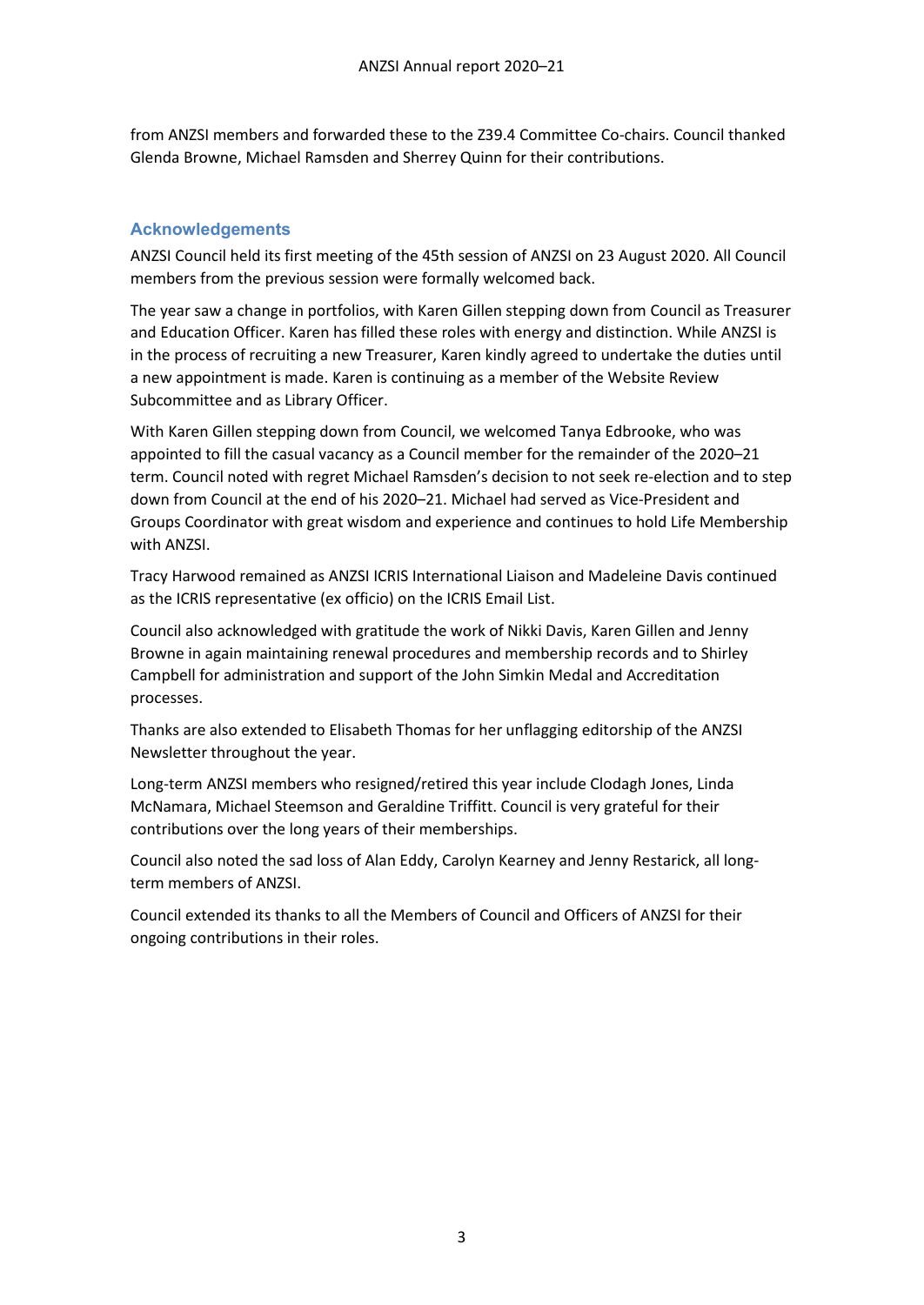# <span id="page-7-0"></span>**ADMINISTRATION**

# <span id="page-7-1"></span>**Secretary's report**

*Sherrey Quinn, Secretary*

# <span id="page-7-2"></span>**Council membership**

| President       | <b>Madeleine Davis</b>                                                                                    |
|-----------------|-----------------------------------------------------------------------------------------------------------|
| Vice-President  | Michael Ramsden                                                                                           |
| Secretary       | <b>Sherrey Quinn</b>                                                                                      |
| Treasurer       | Karen Gillen until 21 March 2021; vacant but Karen acting<br>until 30 June                                |
| Council members | Shirley Campbell, Marnie Hannagan, Juliet Richters,<br>Elisabeth Thomas, Tanya Edbrooke (from April 2021) |

# <span id="page-7-3"></span>**Officials of the Society**

| <b>Membership Secretary</b>                                                                           | Nikki Davis                                                                                                                       |
|-------------------------------------------------------------------------------------------------------|-----------------------------------------------------------------------------------------------------------------------------------|
| Editor of the ANZSI Newsletter                                                                        | Elisabeth Thomas                                                                                                                  |
| <b>Communications Officer</b>                                                                         | Jenny Browne                                                                                                                      |
| <b>Groups Coordinator</b>                                                                             | Michael Ramsden                                                                                                                   |
| <b>Education Officer</b>                                                                              | Karen Gillen until 21 March 2021                                                                                                  |
| Accreditation Receiving Officer                                                                       | <b>Shirley Campbell</b>                                                                                                           |
| <b>ANZSI Indexing Awards</b><br><b>Receiving Officer</b>                                              | <b>Shirley Campbell</b>                                                                                                           |
| <b>ICRIS</b> (International Committee<br>of Representatives of Indexing<br>Societies) representatives | ANZSI ICRIS representative: President, ex officio<br>(Madeleine Davis)<br><b>ANZSI ICRIS international liaison: Tracy Harwood</b> |
| Library Officers                                                                                      | Australia: Karen Gillen; New Zealand: Carol Dawber                                                                                |

# <span id="page-7-4"></span>**Committees and special volunteers**

| <b>Accreditation Committee</b>                             | Sherrey Quinn (Chair), Madeleine Davis, Tordis Flath,<br>Karen Gillen, Jean Norman and Shirley Campbell<br>(Receiving Officer) |
|------------------------------------------------------------|--------------------------------------------------------------------------------------------------------------------------------|
| ANZSI Indexing Award - John<br>Simkin Medal 2021 Committee | Glenda Browne, Joanne Mullins, Jean Norman                                                                                     |
| Library Committee (custodians                              | Karen Gillen (Melbourne, Victoria); Carol Dawber (New                                                                          |
| of the distributed collections)                            | Zealand); Sherrey Quinn (Canberra, ACT)                                                                                        |
| Website Review Subcommittee                                | Madeleine Davis (Chair), Karen Gillen, Sherrey Quinn                                                                           |
| Facebook page manager                                      | Glenda Browne                                                                                                                  |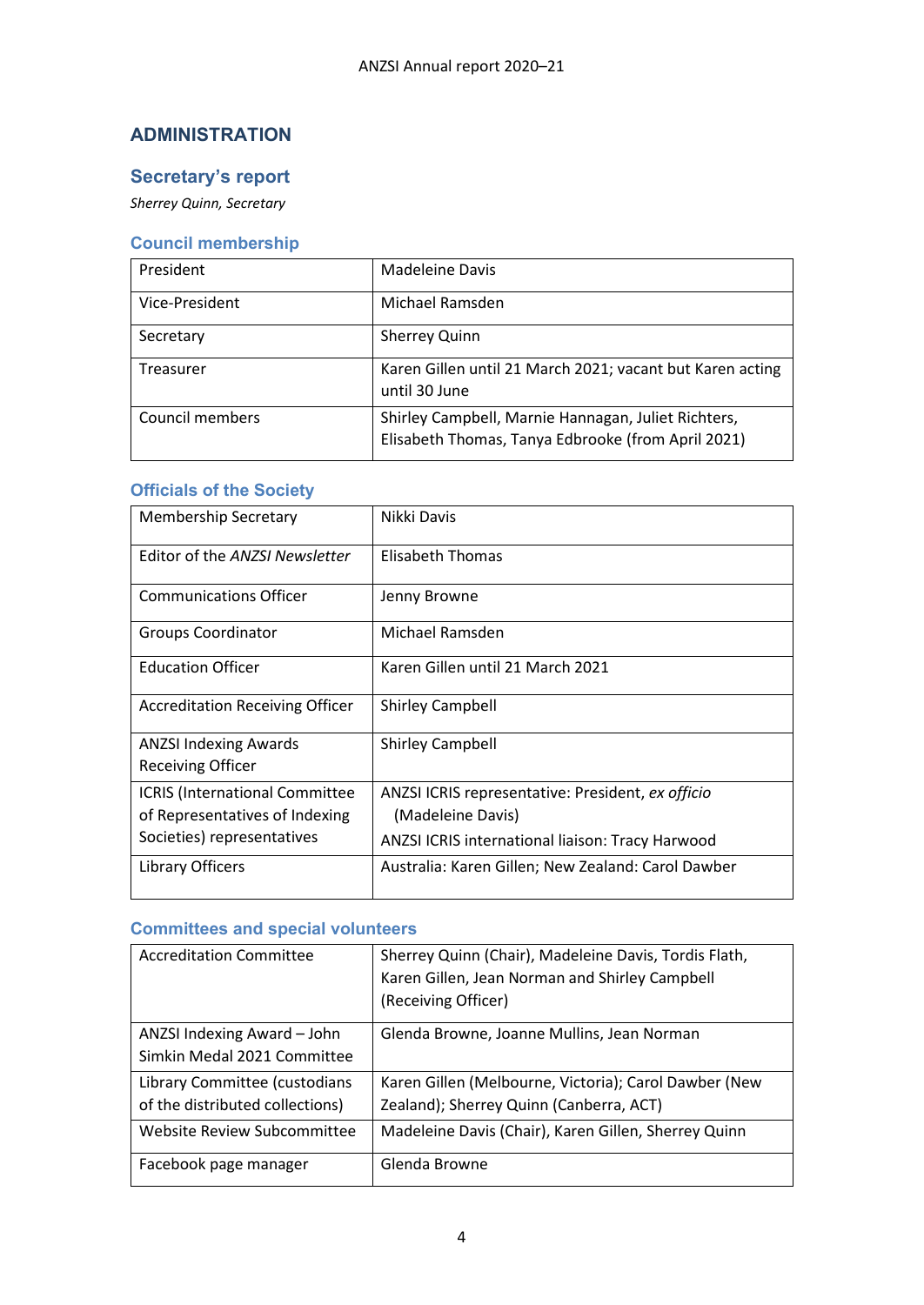| Australian Inclusive Publishing | ANZSI representative: Glenda Browne |
|---------------------------------|-------------------------------------|
| Initiative                      |                                     |

# <span id="page-8-0"></span>**Group Convenors**

| Aotearoa/New Zealand<br><b>Indexers</b> | Daphne Lawless          |
|-----------------------------------------|-------------------------|
| Canberra Region Indexers                | <b>Shirley Campbell</b> |
| Indexers SA                             | Jane Oliver             |
| <b>NSW Indexers</b>                     | Glenda Browne (Acting)  |

# <span id="page-8-1"></span>**Council meetings**

Council meetings were held by teleconference on 12 July 2020 (final meeting of the 2019–20 Council), 23 August, 1 November and 7 December 2020, and 1 February, 22 March, 3 May and 14 June 2021. Minutes and documents are on the website:

<https://www.anzsi.org/member-area/official-documents/council-minutes-and-reports/>

Reports on each Council meeting were published in the 'Council Update' section of each issue of the newsletter.

The ANZSI AGM for 2019–20 was held on 10 August 2020 via videoconference.

# <span id="page-8-2"></span>**ANZSI policies and fees**

The Communications Officer Position Description was reviewed and updated during 2020–21.

The recommended minimum rate for indexing remained at Aus\$70/hour for Australian indexers and NZ\$55 per hour for NZ indexers. The lower NZ rate is at the request of Aotearoa/New Zealand Group. The recommended rate is indicative – not binding – and may be used by members as a guide when calculating fees for indexing work.

The Accreditation application fee, last updated in 2016, was increased in June 2021 by a modest \$5 to \$95 (Aus\$ and NZ\$), covering increased postage and administrative costs.

The most recent edition of all policies and position descriptions are published on the website at:<http://www.anzsi.org/member-area/official-documents/>

# <span id="page-8-3"></span>**Constitution**

The Constitution was amended with changes proposed by Council and endorsed at the 2020 Annual General meeting held on 10 August 2020:

- Section A, General, clause A8: one definition (*member*) was amended and two others added (*honorary life member* and *teleconferencing*).
- Section B, Membership and subscriptions: new clause B24 added to set out the obligations of members. Prior to this the rights of members were set out in the Constitution, but the obligations of members were not.
- Section D, Officers: clause D4 amended to state the powers and responsibilities of the Executive and new Clause D5 inserted to set a quorum for Executive decisions to three members of the Executive.
- Section E, Council, clause E5: amended to insert the word 'personal' before 'member' for internal consistency with clauses A8 (Definitions) and B9 (eligibility for election to Council)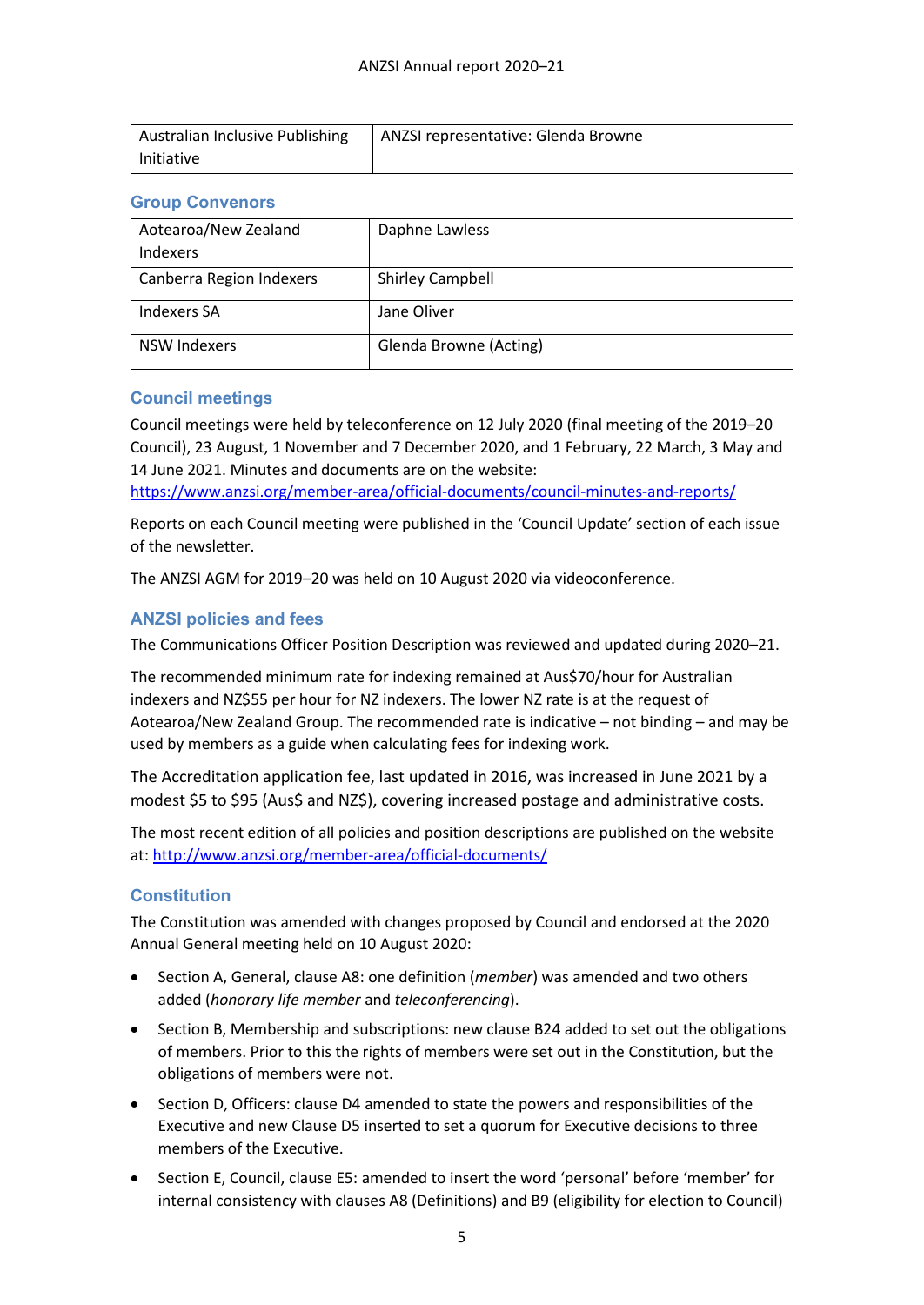• Section G, Meetings of the Society: clause G19 amended to set the quorum for a general meeting at ten (10) members.

The Constitution is available in the Official Documents area of the website.

#### <span id="page-9-0"></span>**Registers**

ANZSI has various registers which record important information to assist in transfer of responsibilities as office-bearers change, and present in a readily-accessible way information which is important to ANZSI's decision-making and history. Registers are held and maintained by the Secretary unless otherwise noted.

Registers include:

- Accreditation Register (managed by Chair, Accreditation Committee)
- ANZSI Awards and Medal Register, a list of Medal judges and award winners and book titles for each year in which awards have been held
- Contact and Corporate Details Register
- Documents Register (register of official numbered Council documents) \*
- Groups Register (list of groups created and disbanded)
- Library Catalogue for the Australian and New Zealand collections \*
- Member Register (managed by the Membership Secretary)
- Resources Register list of ANZSI property excluding the Library. \*
- \* indicates that the register is on the website in the Members Area.

#### <span id="page-9-1"></span>*ANZSI Newsletter* **indexing project**

Work is proceeding gradually as time permits. During the year the following was accomplished:

- Correspondence with the active volunteers continued.
- Some changes (such as corrections, and re-phrasing of index headings and subheadings) were made in the 1973–92 data as later data was incorporated.
- The 1994 index was published on the website.

Indexes for individual years will be published as they are completed and reviewed.

A new cumulative edition will be published once contiguous year indexes immediately post-1992 are available.

#### <span id="page-9-2"></span>**Standards**

During the 2020–21 year the US National Information Standards Organization Criteria for Indexes (Z39.4) Working Group issued for review its draft standard on criteria for indexes.

Council sought comments from ANZSI members. We particularly thank Glenda Browne for her comments. These with some additional remarks from Michael Ramsden and Sherrey Quinn were forwarded to the Co-Chairs of the NISO Working Group.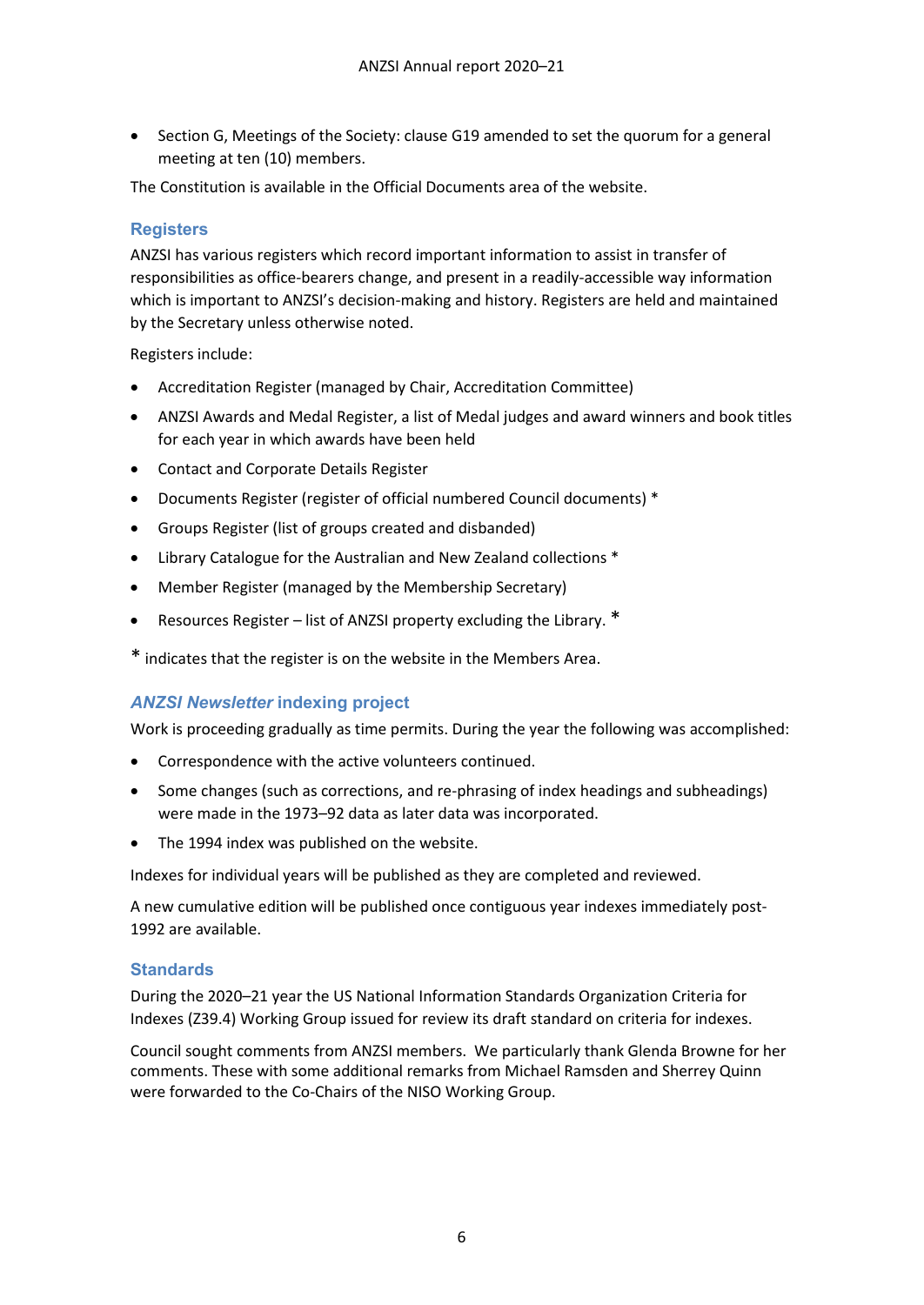# <span id="page-10-0"></span>**Treasurer's report**

*Karen Gillen, Treasurer (1 July 2020 – 21 March 2021) Position vacant (22 March 2021 – 30 June 2021)[1](#page-10-5)*

#### <span id="page-10-1"></span>**Investment performance**

Low interest rates throughout the reporting period resulted in greatly reduced income from interest earned on the Society's current term deposit (with ME Bank) compared to previous years. However, the total was boosted by the refund of withholding tax (AU\$251.02) deducted in error by AMP from the interest earned on the Society's term deposit with that institution in 2016/17.[2](#page-10-6)

#### <span id="page-10-2"></span>**Financial performance**

#### <span id="page-10-3"></span>Net profit

The Society achieved a net profit of AU\$3,744.91 during the 2020–21 financial year (see Profit and Loss Statement below).

Income: Revenue was generated primarily from the Society's regular sources of income (i.e., membership subscriptions, *Indexers Available* fees*,* and investments). This was boosted by the withholding tax refund mentioned above and copyright payments related to the ANZSI Newsletter.

Expenses: Although the ANZSI Library and the Society's professional development initiative created new expense categories, overall expenditure was reduced in comparison with the previous financial year largely as a result of significant savings in the following areas:

- *Teleconferencing.* The switch from Redback teleconferencing to Zoom resulted in a saving of AU\$811.
- *Website management.* The outsourcing of the management of the Society's website (to WebGrow) resulted in a saving of AU\$366.
- *ANZSI Officers*. The position of Web Manager was discontinued following the contracting of WebGrow, and the Admin Officer took leave for 6 months, resulting in a combined saving of AU\$1500.

#### <span id="page-10-4"></span>Assets

At 30 June 2020, the Society's held assets of AU\$116,563.62 (see Balance Sheet below), an increase of AU\$3,744.91 from the previous financial year (see Profit and Loss Statement below).

<span id="page-10-5"></span><sup>&</sup>lt;sup>1</sup> In the absence of an official Treasurer, Karen Gillen continued to act as bookkeeper for the Society for the remainder of the financial year.

<span id="page-10-6"></span> $2$  As a non-profit organisation, the Society is not required to pay tax.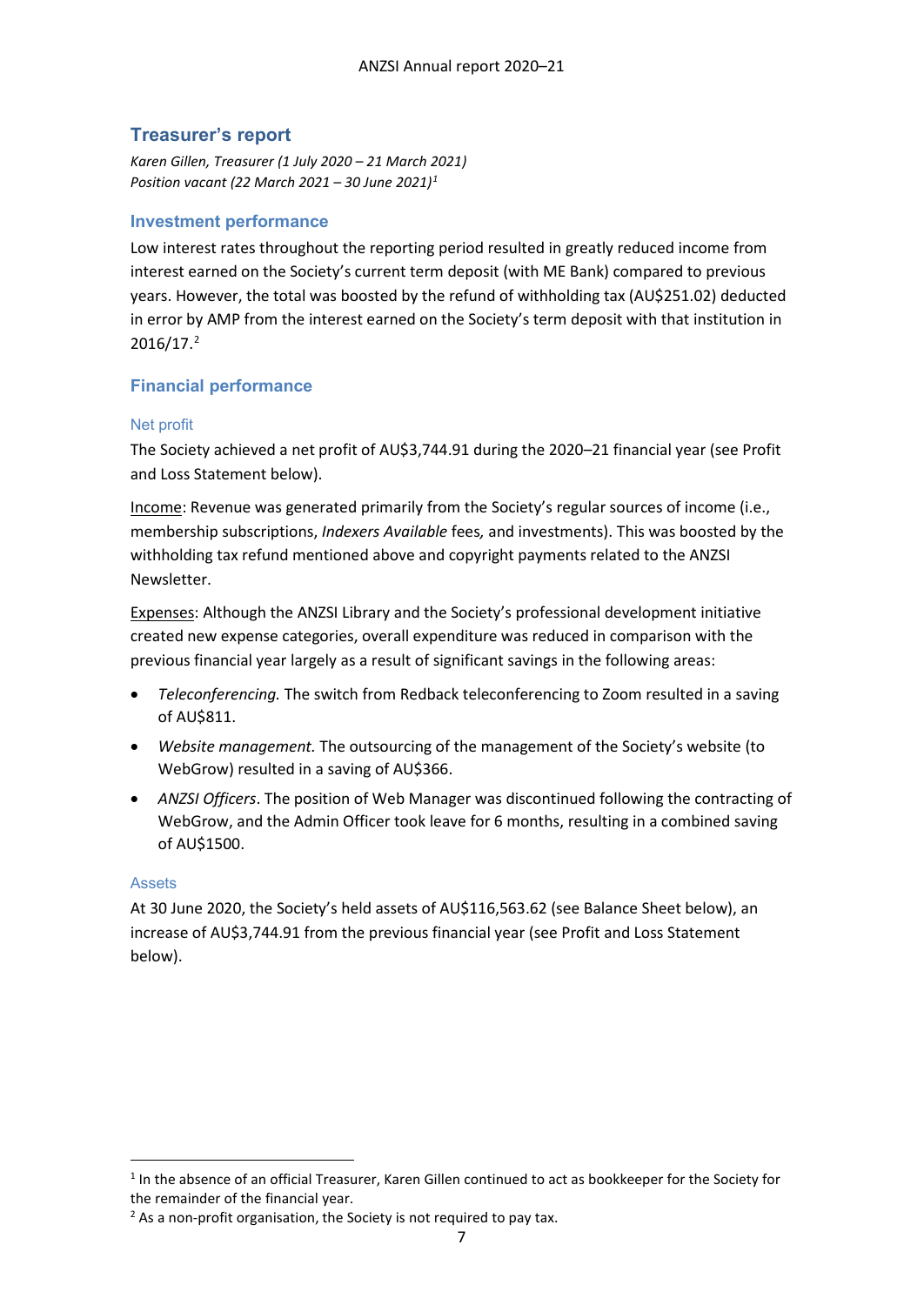# **Profit and Loss**

# **Australian and New Zealand Society of Indexers (ANZSI) For the year ended 30 June 2021**

**2021**

| <b>Trading Income</b>             |           |
|-----------------------------------|-----------|
| Bank & Investment Interest Income | 552.86    |
| Indexers Available Fees           | 1,750.00  |
| Indexers Available NZ             | 373.29    |
| Membership Fees                   | 6,990.00  |
| Membership Fees NZ                | 878.07    |
| NZ Currency Conversion Adjustment | 9.41      |
| Publications                      | 737.48    |
| <b>Total Trading Income</b>       | 11,291.11 |

#### **Gross Profit 11,291.11**

#### **Operating Expenses**

| Consulting & Accounting                   | 969.20   |
|-------------------------------------------|----------|
| Email                                     | 487.69   |
| Insurance                                 | 696.00   |
| <b>Library Costs</b>                      | 35.35    |
| Merchant Fees                             | 640.14   |
| Postage                                   | 366.00   |
| Professional development/networking costs | 344.16   |
| Subcontractors - ANZSI officials          | 2,000.00 |
| Teleconferencing                          | 355.21   |
| <b>Website Costs</b>                      | 1,652.45 |
| <b>Total Operating Expenses</b>           | 7,546.20 |

**Net Profit 3,744.91**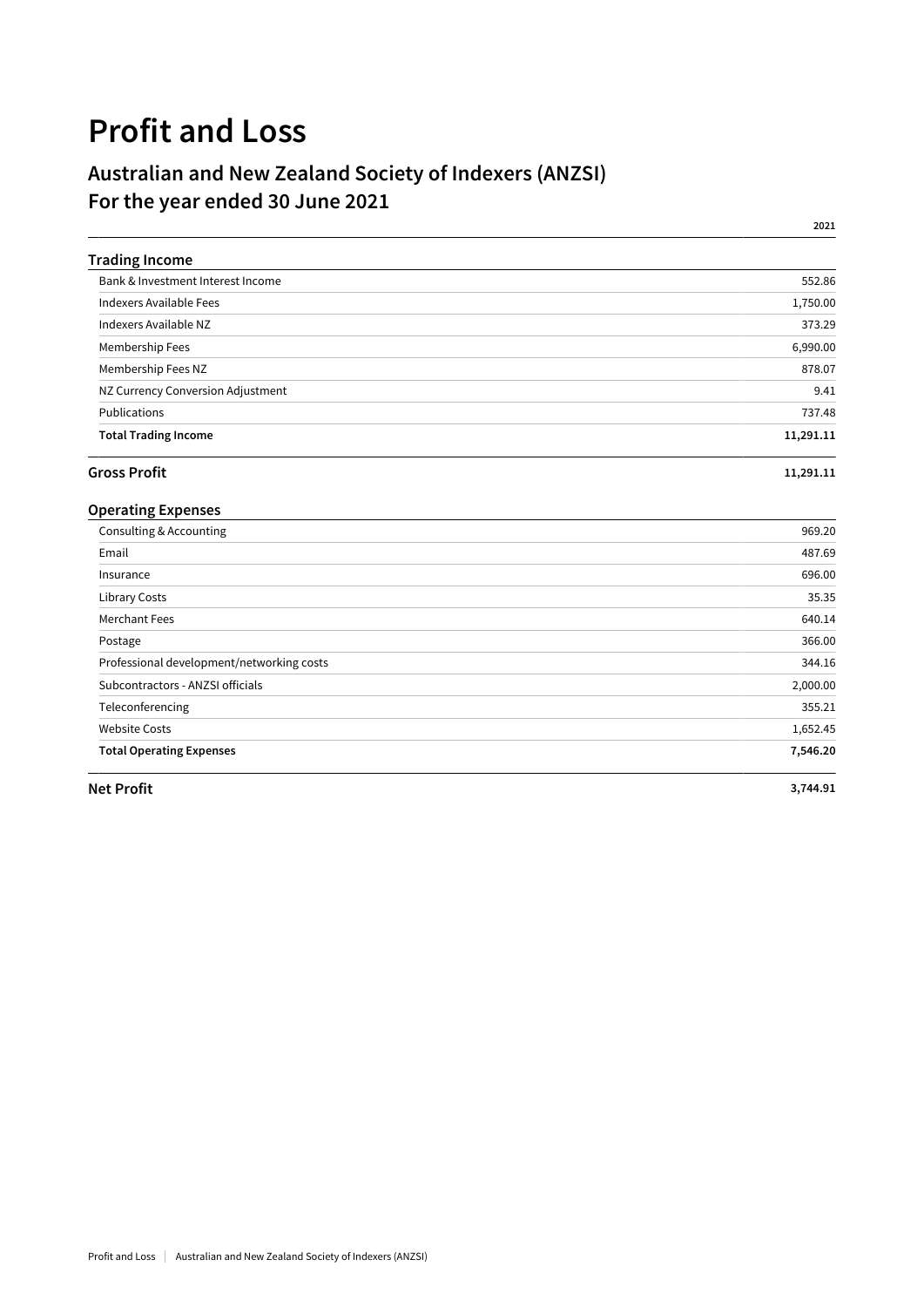# **Balance Sheet**

# **Australian and New Zealand Society of Indexers (ANZSI) As at 30 June 2021**

|                              | 30 JUN 2021 |
|------------------------------|-------------|
| Assets                       |             |
| Bank                         |             |
| ANZSI - Chq Account #791     | 50,449.57   |
| ANZSI - Comm Solutions #350  | 532.92      |
| ME Business Term Deposit     | 60,824.09   |
| Paypal - ANZSI               | 1,988.07    |
| <b>Total Bank</b>            | 113,794.65  |
| <b>Current Assets</b>        |             |
| ANZSI New Zealand Account    | 2,768.97    |
| <b>Total Current Assets</b>  | 2,768.97    |
| <b>Total Assets</b>          | 116,563.62  |
| <b>Net Assets</b>            | 116,563.62  |
| <b>Equity</b>                |             |
| <b>Current Year Earnings</b> | 3,744.91    |
| <b>Retained Earnings</b>     | 112,818.71  |
| <b>Total Equity</b>          | 116,563.62  |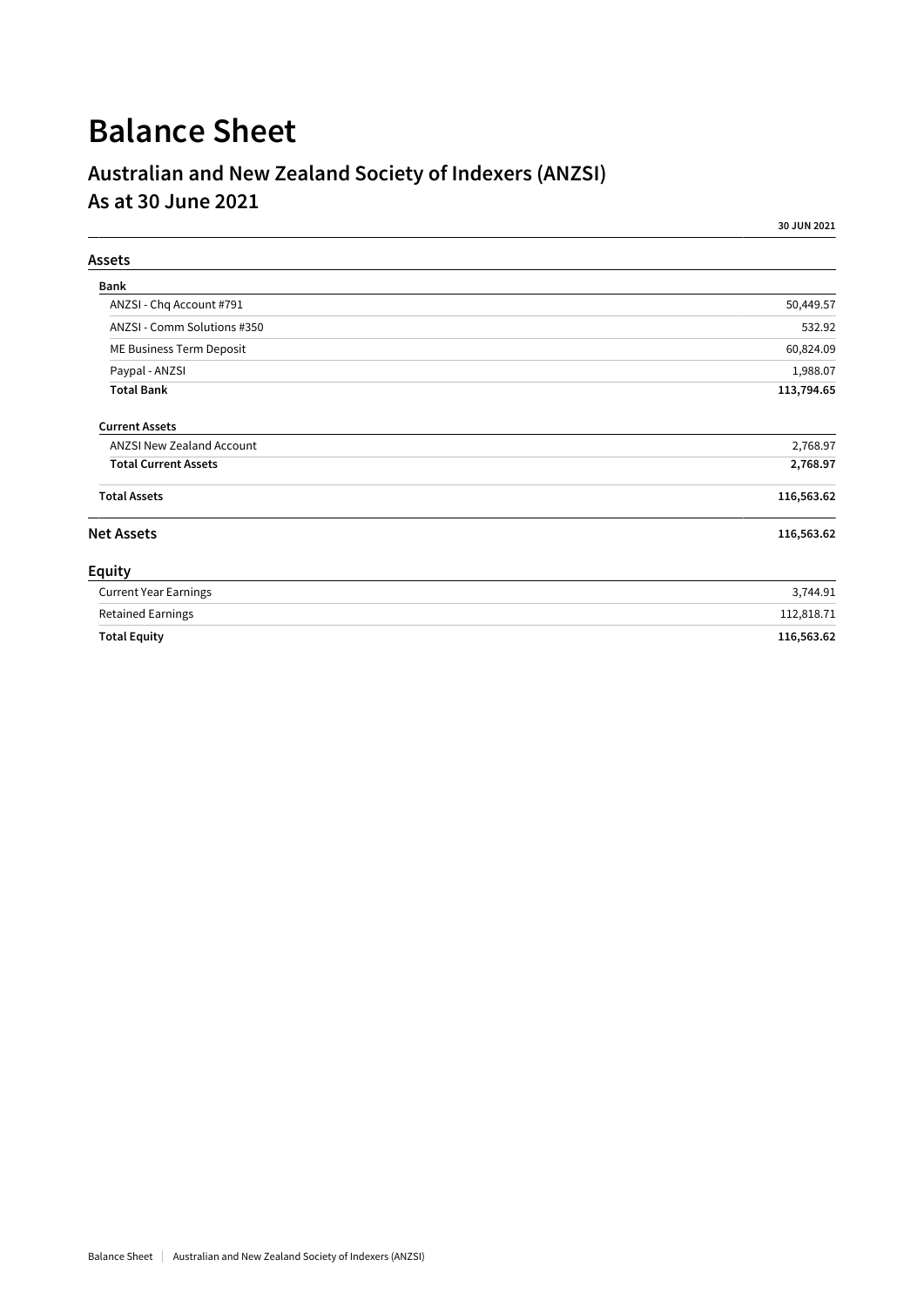# **NOTES TO AND FORMING PART OF THE FINANCIAL STATEMENT FOR THE PERIOD ENDED 30 JUNE 2021**

#### 1. **BASIS OF ACCOUNTS PREPARATION**

The financial statements of Australian and New Zealand Society of Indexers have been prepared in accordance with applicable Accounting Standards, other mandatory professional reporting requirements and the applicable disclosure requirements of the Association's Incorporation Act. The accounts have also been prepared in the basis of historical costs and do not take into account changing money values or, except where stated, current valuations of non current assets. The accounting policies have been consistently applied, unless otherwise stated.

#### a) **Plant and Equipment**

Plant and Equipment is included at historical cost and has been expensed through the income and expenditure statement. Depreciation has not been calculated, as the accounts have been prepared using Cash Basis of Accounting and not the Accrual method of Accounting.

# b) **Balance Date**

The current accounts for the 12 month period ended 30 June 2021.

# c) **Income Tax**

The Association is exempt from the tax under the Income Tax Assessment Act. An income tax liability would only be expected to arise in the future if the Association operated outside the guidelines acceptable to the Commissioner of Taxation or where the organization changes it's not for profit status.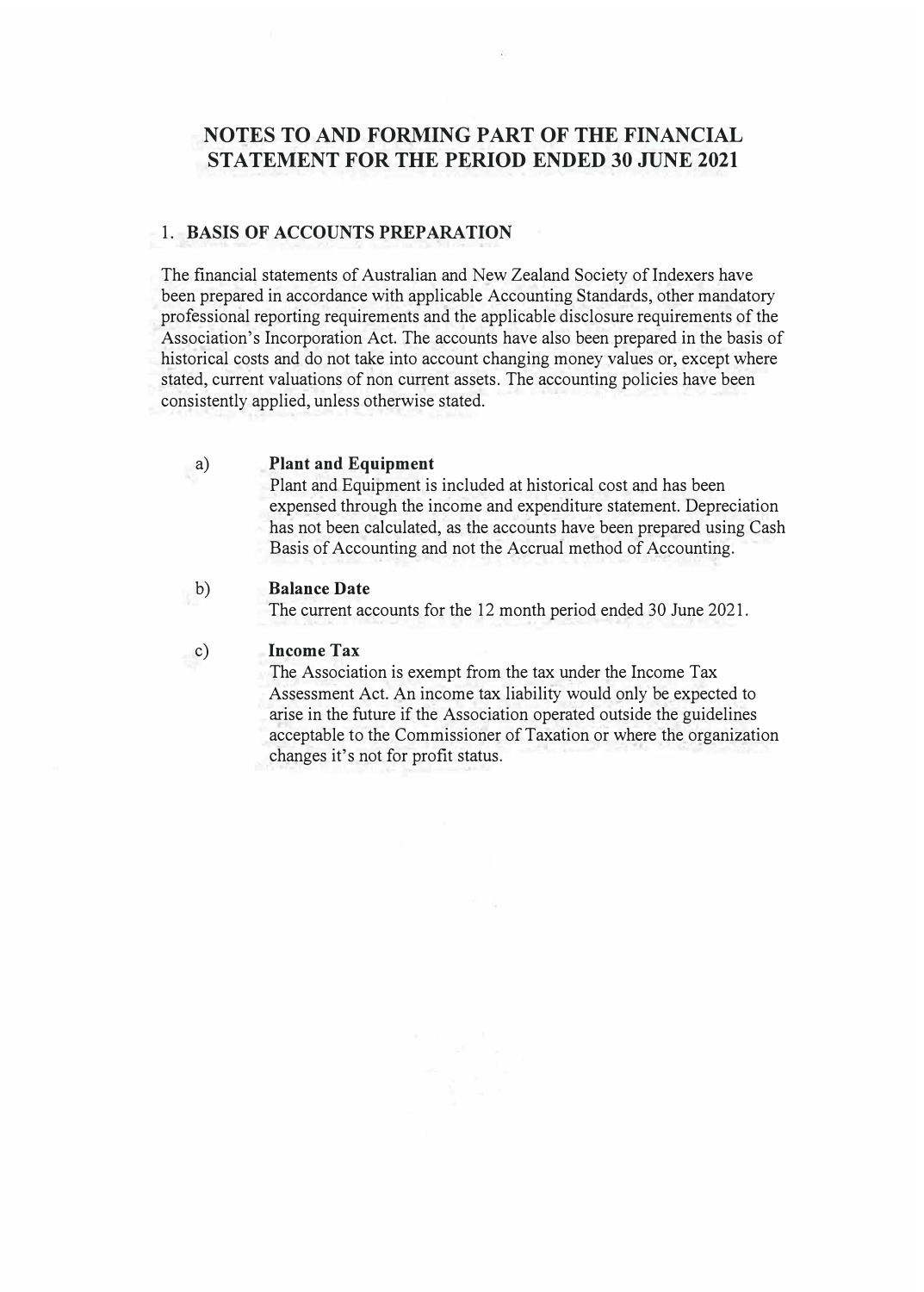# **INDEPENDENT AUDITOR'S REPORT TO THE MEMBERS OF AUSTRALIAN AND NEW ZEALAND SOCIETY OF INDEXERS**

#### Scope

I certify that I have audited the attached financial statements of Australian and New Zealand Society of Indexers for the period ended 30 June 2021, consisting Statement of Net Cash Flow, statement of financial position and notes to and forming part of the financial accounts.

The Association's Committee of Management is responsible for the financial statements and have determined that the accounting policies used are appropriate to meet the requirements of the Members. I have conducted an independent audit of these financial statements in order to express an opinion to the members of the centre.

The financial report has been prepared for the distribution to members for the purpose of fulfilling the Committee's financial reporting requirements under its constitution. I disclaim any assumption of responsibility for any reliance on this report or on the financial report to which it relates to any person other than a member, or for any purpose other than that for which it was prepared.

My audit has been conducted in accordance with Australian Auditing Standards to provide reasonable assurance as to whether the financial statements are free of material mis-statement. My procedures included examination, on a test basis, of evidence supporting the amounts and other disclosures on the financial statements. These procedures have been undertaken to form an opinion as to whether, in all material respects, the financial statements, are presently fairly in accordance with applicable Australian Accounting Standards and other mandatory professional reporting requirements, so as to present a view which is consistent with out understanding of the Association's financial position and the results of its operations.

make the control

#### **Audit Opinion**

The audit opinion expressed has been formed on the above basis.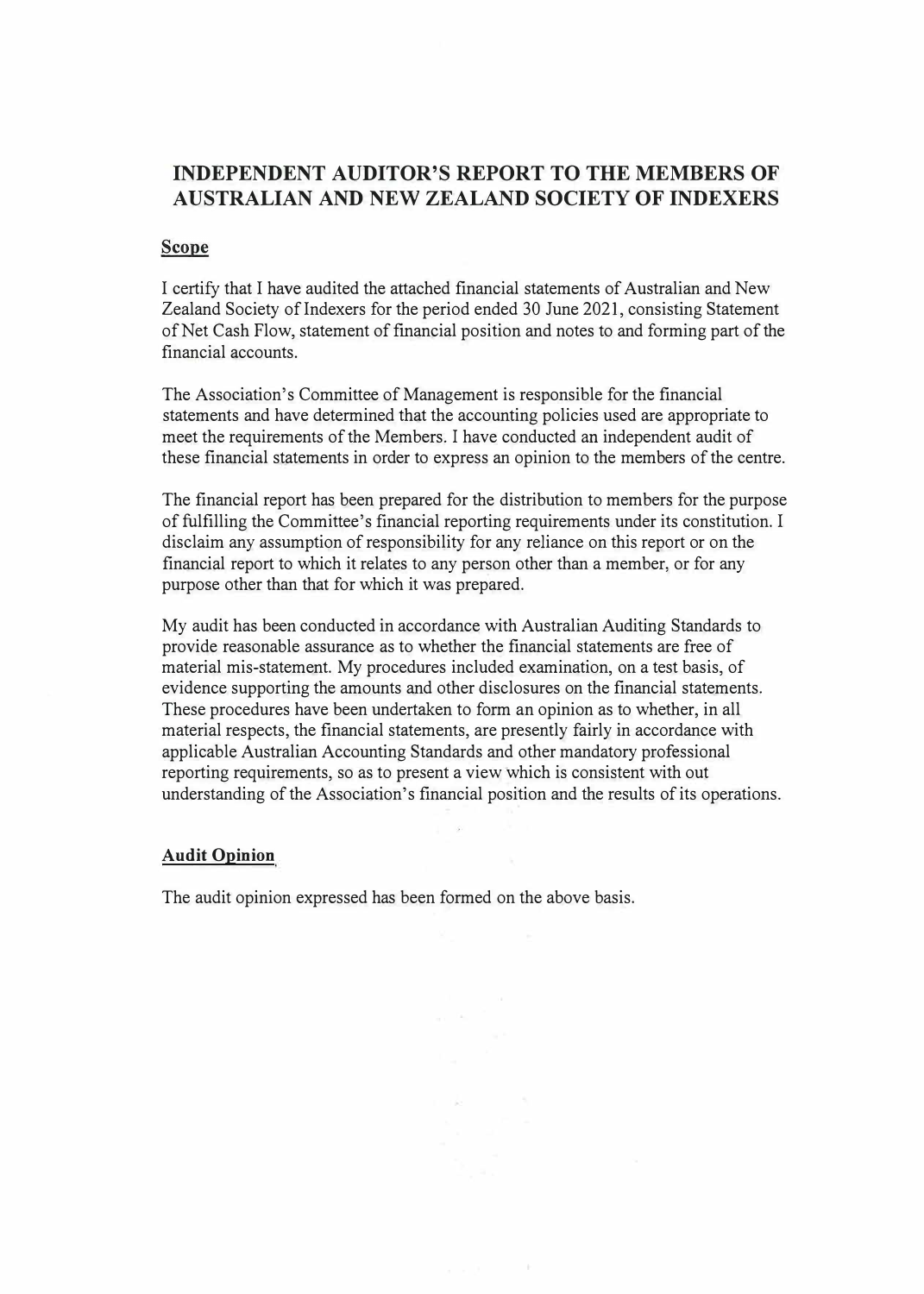# **INDEPENDENT AUDITOR'S REPORT TO THE MEMBERS OF AUSTRALIAN AND NEW ZEALAND SOCIETY OF INDEXERS**

In my opinion, the financial statements of Australian and New Zealand Society of Indexers are drawn up:

- a) so as to give a true and fair view of the state of affairs of the Association as at 30 June 2021 and of the results of its operations for the period ended 30 June 2021.
- b) in accordance with applicable Accounting Standards; and
- c) in accordance with the provisions of the Association Incorporation Act.

Signature of Auditor

 $30/07/2021$  $\overline{Date}$ 

Name of Auditor: **Karla Lee Eldridge**  Professional Membership: **B.Bus MIPA 216588** Firm: Address: Phone:

**KARLA ELDRIDGE AND ASSOCIATES PTY LTD 4/458 Middleborough Road Blackburn Vic 3130 (03) 9898 3800**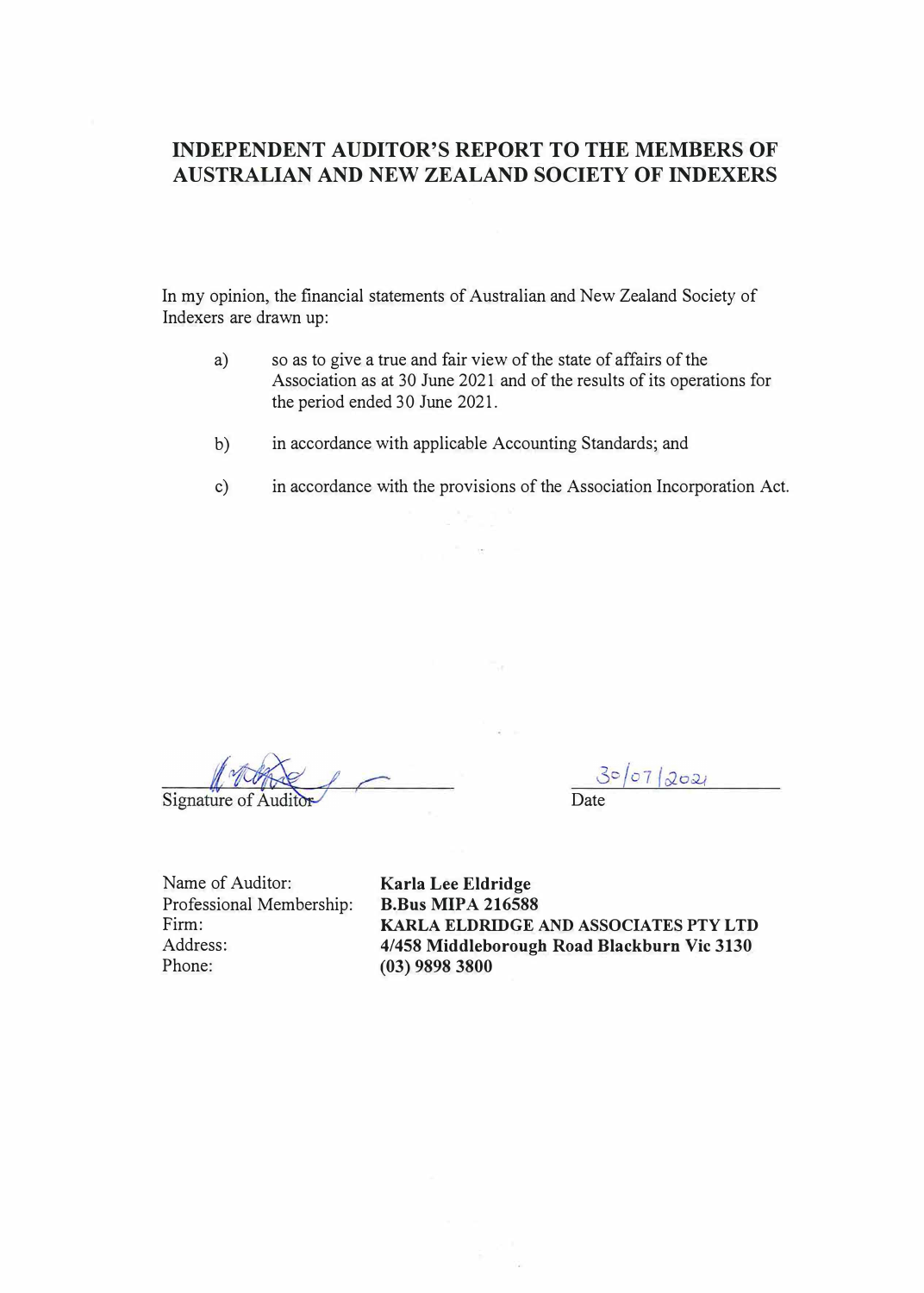# **STATEMENT BY THE COMMITTEE OF AUSTRALIAN AND NEW ZEALAND SOCIETY OF INDEXERS**

In the opinion of the members of the committee:

- a) the accompanying profit and loss statement is drawn up so as to give a true and fair view of the result of the Association for the year ended 30 June 2021;
- b) the accompanying Statement of Assets is drawn up so as to give a true and fair view of the state of affairs of the Association as at 30 June 2021; and
- c) at the date of this statement there are reasonable grounds to believe that the Association will be able to pay its debt as and when they fall due.

The accounts of the Association have been made out in accordance with applicable Accounting Standards.

Signed in accordance with a Resolution of the Committee.

Sheney Aum

Sherrey Quinn Secretary 14/8/2021

 $\alpha$ 

Madeleine Davis President 14/8/2021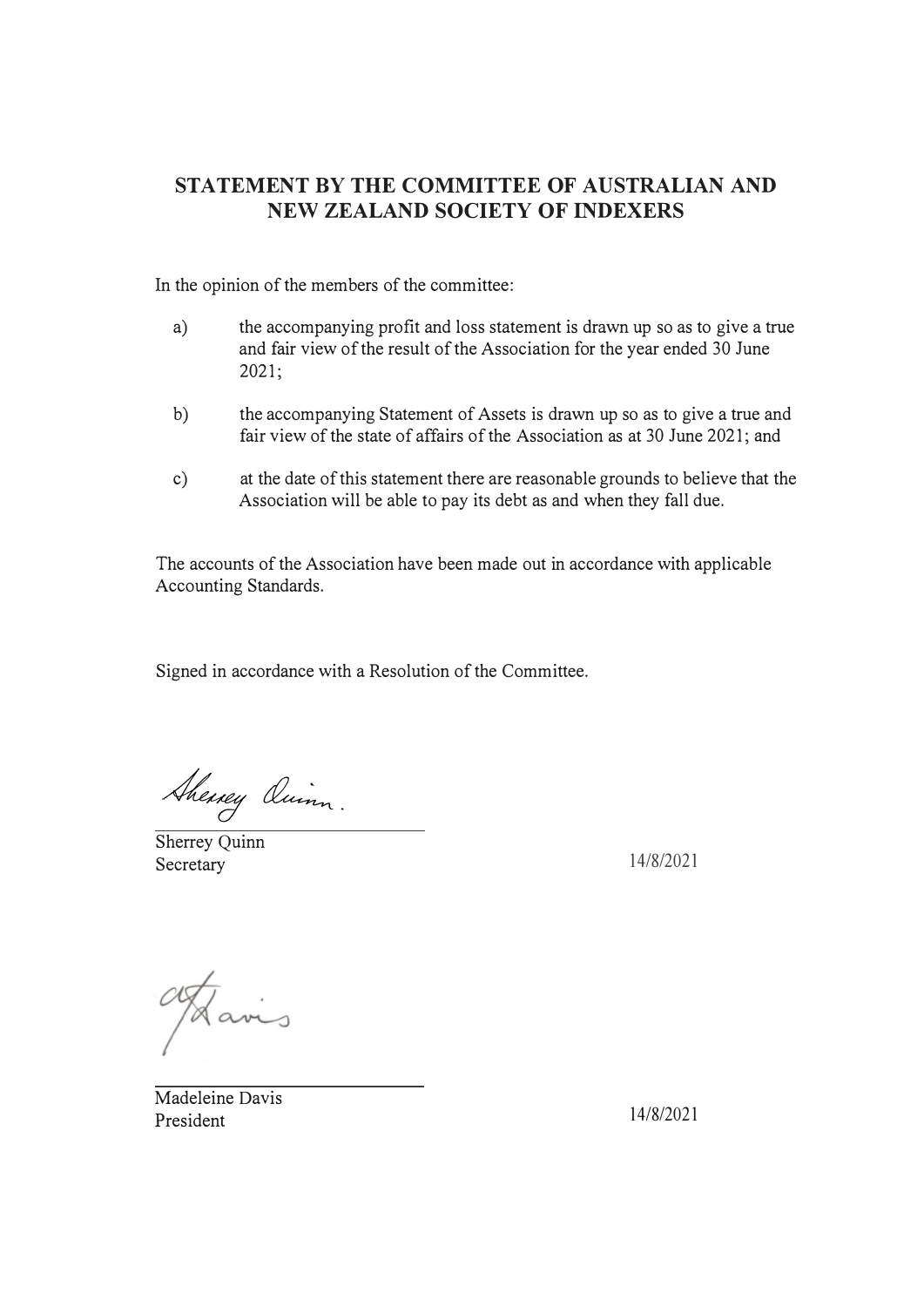## <span id="page-17-0"></span>**MEMBERSHIP**

#### <span id="page-17-1"></span>**Membership Secretary's report**

*Nikki Davis, Membership Secretary*

#### <span id="page-17-2"></span>**Membership fees**

The Society uses a single subscription period covering the financial year (i.e. 1 July – 30 June), with subscriptions falling due on 1 July of each year and payable in advance. A pro rata fee applies to those joining after July. Existing members are given a one-month period of grace from 1 July within which to renew their subscriptions. In accordance with the Constitution, those who have not renewed by 30 September will be recorded in the Member Register as having resigned.

#### **Table 1. Subscription fee structure, 1 July 2020 to 30 June 2021**

|                     | Individual membership | Institutional membership |
|---------------------|-----------------------|--------------------------|
| Australian members  | AUD90                 | <b>AUD115</b>            |
| New Zealand members | AUD63                 | AUD115                   |

#### <span id="page-17-3"></span>**Membership statistics**

#### <span id="page-17-4"></span>Total membership

At 30 June 2021, ANZSI had a total of 97 members. In 2020 there were 99 members.

| Location      | Life members   | Institutional<br>members | <b>Personal members</b> | <b>Total membership</b> |
|---------------|----------------|--------------------------|-------------------------|-------------------------|
| <b>ACT</b>    | $\overline{2}$ | 2                        | 9                       | 13                      |
| <b>NSW</b>    | 2              | 0                        | 20                      | 22                      |
| <b>NT</b>     | 0              | 0                        | 0                       | $\Omega$                |
| <b>NZ</b>     | 0              | 0                        | 12                      | 12                      |
| <b>QLD</b>    | 0              | 0                        | 8                       | 8                       |
| SA            | ŋ              | 0                        | 6                       | 6                       |
| <b>TAS</b>    | 0              | 0                        | 4                       | 4                       |
| <b>VIC</b>    | 2              |                          | 24                      | 27                      |
| <b>WA</b>     | Ω              | 0                        | 3                       | 3                       |
| OVERSEAS      | 0              | 0                        | 2                       | 2                       |
| <b>TOTALS</b> | 6              | 3                        | 88                      | 97                      |

#### **Table 2. Breakdown of 2020–2021 membership by location and type**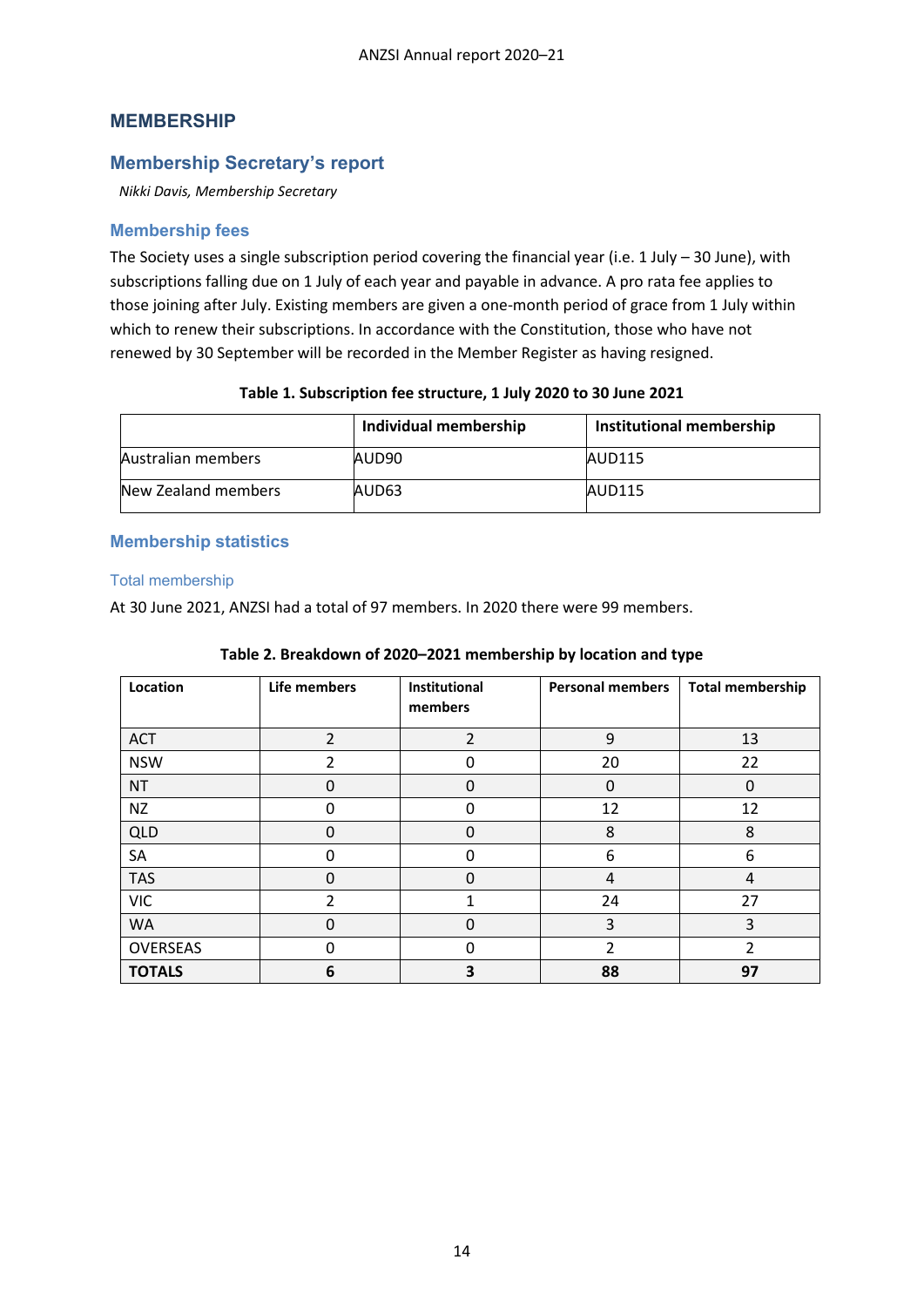#### <span id="page-18-0"></span>Comparison of 2020 and 2021 statistics

There were 2 losses in membership for the 2020–2021 period.

| Location      | Membership at<br>30 June 2020 | Membership at<br>30 June 2021 | Gains | <b>Losses</b> |
|---------------|-------------------------------|-------------------------------|-------|---------------|
| ACT           | 12                            | 13                            | 1     |               |
| <b>NSW</b>    | 27                            | 22                            |       | 5             |
| <b>NT</b>     | 0                             | 0                             |       |               |
| <b>NZ</b>     | 11                            | 12                            | 1     |               |
| <b>QLD</b>    | 9                             | 8                             |       |               |
| SA            | 6                             | 6                             |       |               |
| <b>TAS</b>    | 4                             | $\overline{4}$                |       |               |
| <b>VIC</b>    | 26                            | 27                            | 1     |               |
| <b>WA</b>     | 3                             | 3                             |       |               |
| OVERSEAS      | 1                             | $\overline{2}$                | 1     |               |
| <b>TOTALS</b> | 99                            | 97                            | 4     | 6             |

#### **Table 3. Comparison of membership figures in 2020 and 2021**

#### <span id="page-18-1"></span>**Accredited Indexers**

Accredited indexers may only claim this status as long as they are financial members of ANZSI. At 30 June 2021 there were 29 accredited indexers.

| Location        | <b>Accredited indexers</b> |
|-----------------|----------------------------|
| <b>ACT</b>      | 5                          |
| <b>NSW</b>      | 10                         |
| NT              | 0                          |
| ΝZ              | 4                          |
| <b>QLD</b>      | 0                          |
| SA              | 0                          |
| <b>TAS</b>      | 2                          |
| <b>VIC</b>      | 8                          |
| WA              | 0                          |
| <b>OVERSEAS</b> | ი                          |
| <b>TOTALS</b>   | 29                         |

#### **Table 4. Accredited indexers at 30 June 2021**

#### <span id="page-18-2"></span>**Member Register and Member Directory**

ANZSI collects and manages information about its members in accordance with the requirements of the *Associations Incorporation Reform Act 2012* (Vic) (AIR Act).

The information contained in the Member Register and online Member Directory may only be used if it is directly related to the management, activities or purposes of the Society.

During the 2020–2021 financial year there were no formal requests for access to the Member Register.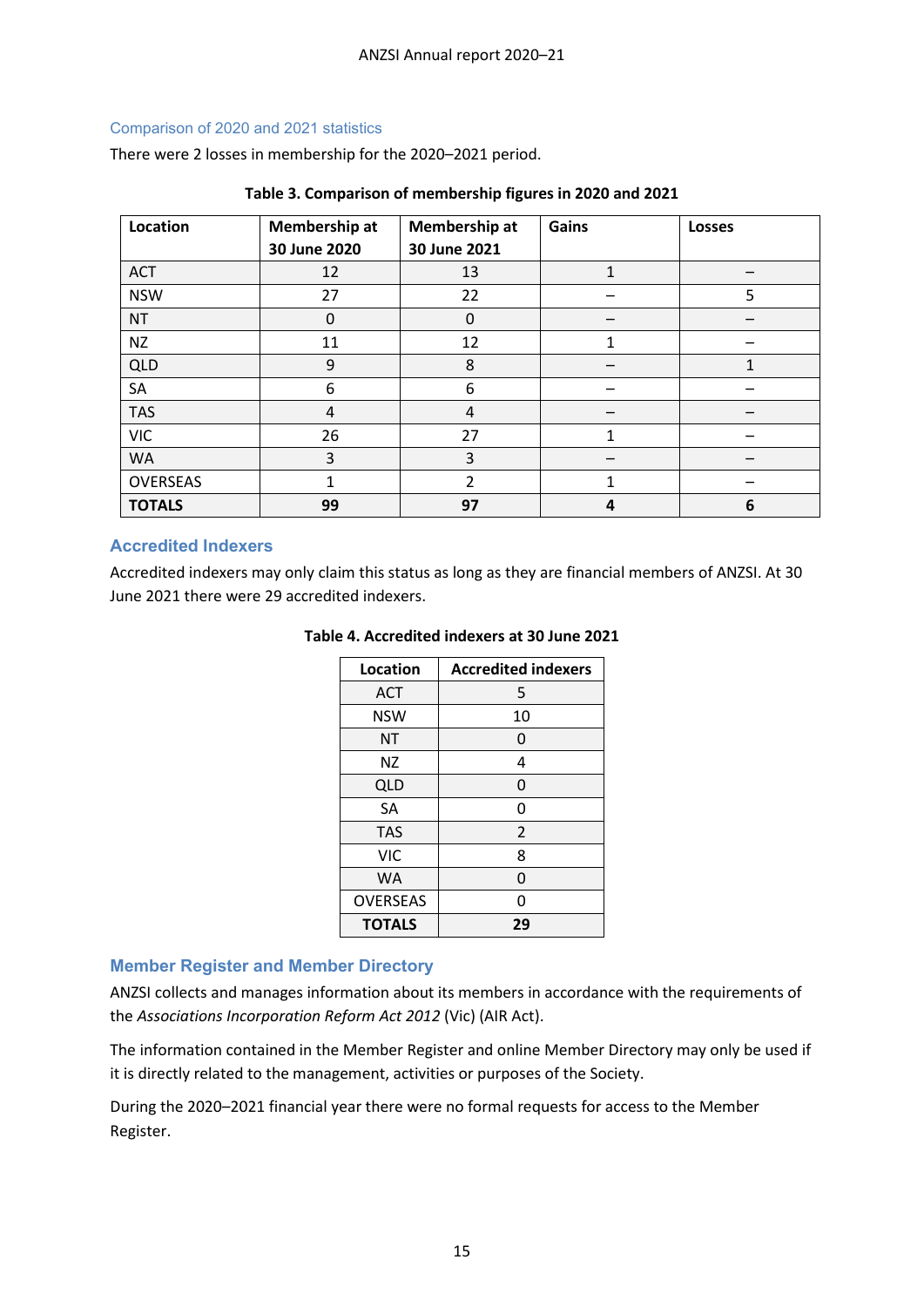# <span id="page-19-0"></span>**Indexers Available**

#### <span id="page-19-1"></span>Advertising fee

Members were charged an annual fee for a listing in Indexers Available that covered the financial year (i.e. 1 July–30 June) and was due for payment on 1 July 2021. A one-month period of grace applies, after which entries for members who have not paid are deleted from the directory.

#### **Table 5.** *Indexers Available* **Annual Advertising Fees, 1 July 2020 to 30 June2021**

| Australian members  | AUD <sub>35</sub> |
|---------------------|-------------------|
| New Zealand members | AUD <sub>31</sub> |

#### <span id="page-19-2"></span>Indexers Available statistics

At 30 June 2021 there were 54 members with an Indexers Available listing. This is 2 more than for the 2019–2020 period.

| <b>LOCATION</b> | <b>TOTAL SUBSCRIBERS</b> |
|-----------------|--------------------------|
| <b>ACT</b>      | 6                        |
| <b>NSW</b>      | 14                       |
| <b>NT</b>       | 0                        |
| <b>NZ</b>       | 9                        |
| <b>QLD</b>      | 3                        |
| SA              | $\overline{2}$           |
| <b>TAS</b>      | $\overline{2}$           |
| <b>VIC</b>      | 15                       |
| <b>WA</b>       | 2                        |
| <b>OVERSEAS</b> | 1                        |
| <b>TOTALS</b>   | 54                       |

#### **Table 6. Members listed on Indexers Available at 30 June 2021**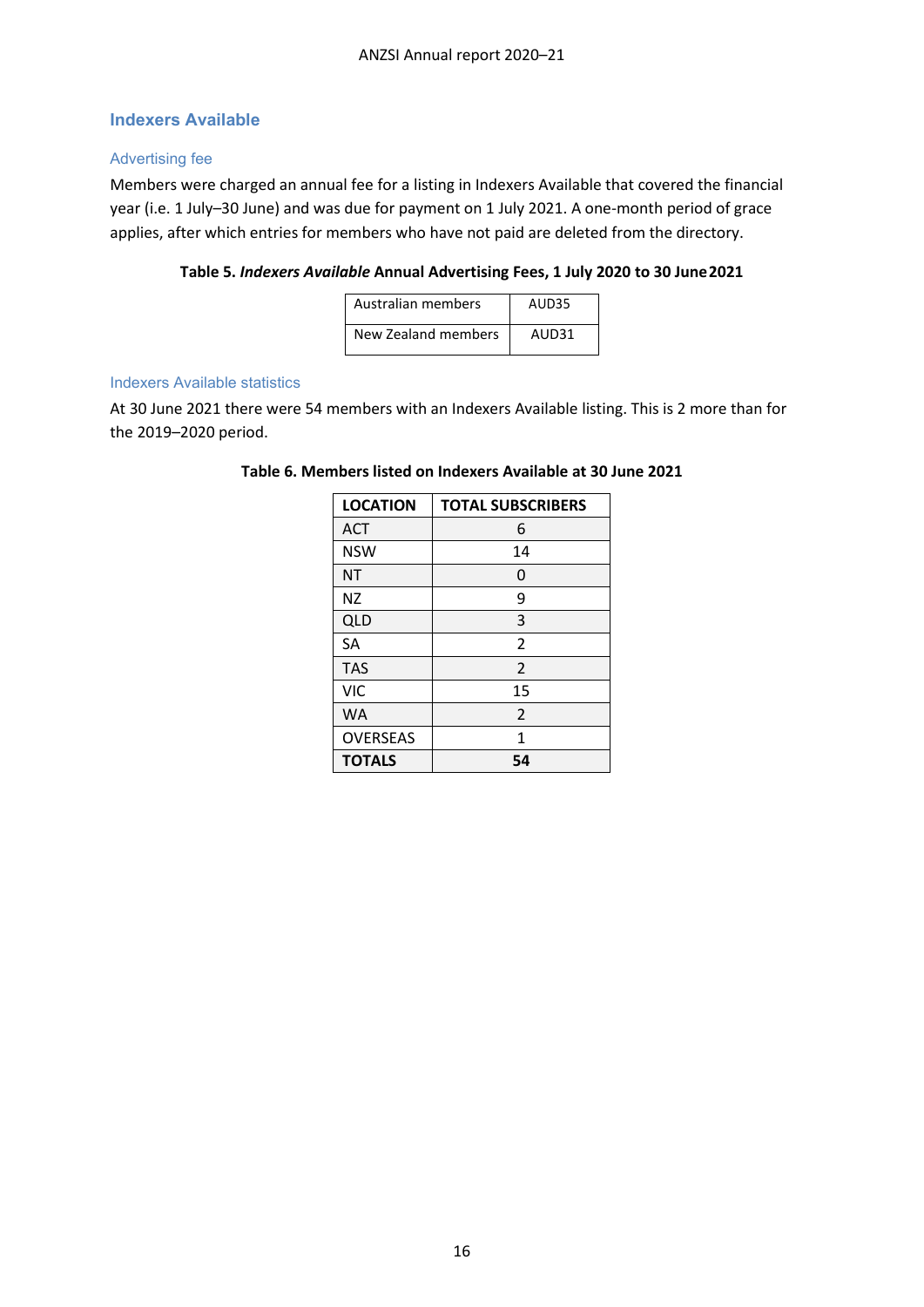# <span id="page-20-0"></span>**ANZSI Groups Coordinator's report**

*Michael Ramsden, Vice-President and Groups Coordinator. Report by Sherrey Quinn, Secretary*

It has been another quiet year for groups, owing to the impact of the COVID-19 virus and the difficulty of holding face-to-face meetings during the resulting lockdowns and restrictions on numbers attending meetings. Groups met socially when possible, and all members have benefited from the professional development meetings held via video-conference.

The Report of the Restructure Committee (Doc 39-006, 15 October 2014) envisaged the possibility of interest groups as well as those geographically based. The Society, however, has no currently active interest group.

Groups active during 2020–21 are the Regional Groups:

- Aotearoa/New Zealand Indexers Group
- Canberra Region Indexers
- NSW Indexers
- Indexers South Australia.

# <span id="page-20-1"></span>**Reports from groups**

## <span id="page-20-2"></span>**Aotearoa/New Zealand Indexers Group**

#### *Daphne Lawless, Convenor*

Membership of the group stands steady at 15. The COVID-19 situation, though better in New Zealand than most places, has probably discouraged travel for meetings, so we appreciated the ANZSI biography teleconference last year. Fortunately, the publishing houses continue to provide interesting non-fiction for us to index. The group is still enjoying *The Indexer* subscription and use of the New Zealand library, and we co-operate in passing on jobs that we can't handle.

# <span id="page-20-3"></span>**Canberra Region Indexers**

#### *Shirley Campbell, Convenor*

There were 12 members of the group this year including two institutional members. COVID-19 restrictions limited the opportunity for members to meet face-to-face during the year.

Four members attended an informal meeting over lunch on 28 November 2020 at the Oaks Brasserie Yarralumla. News of current indexing projects was shared and in particular experiences with commonwealth government annual report indexing were discussed.

On her second attempt the President, Madeleine Davis, was cleared to travel from the Blue Mountains to Canberra and on 1 March 2021 met with five members for lunch at the National Museum of Australia on a beautiful autumn day. It was a great opportunity to emerge from COVID-19 restrictions to catch up and share our indexing experiences.

Warm congratulations were extended to ACT member Edwin (Ted) Briggs who was awarded the Institute of Professional Editors (IPEd) highest award, the Janet Mackenzie Medal. The award is given to an outstanding professional editor who has lifted the standard of the editing profession and/or given exemplary service to IPEd. Details are given in the *ANZSI Newsletter*, Vol 17, No 3, June 2021, p. 10–11.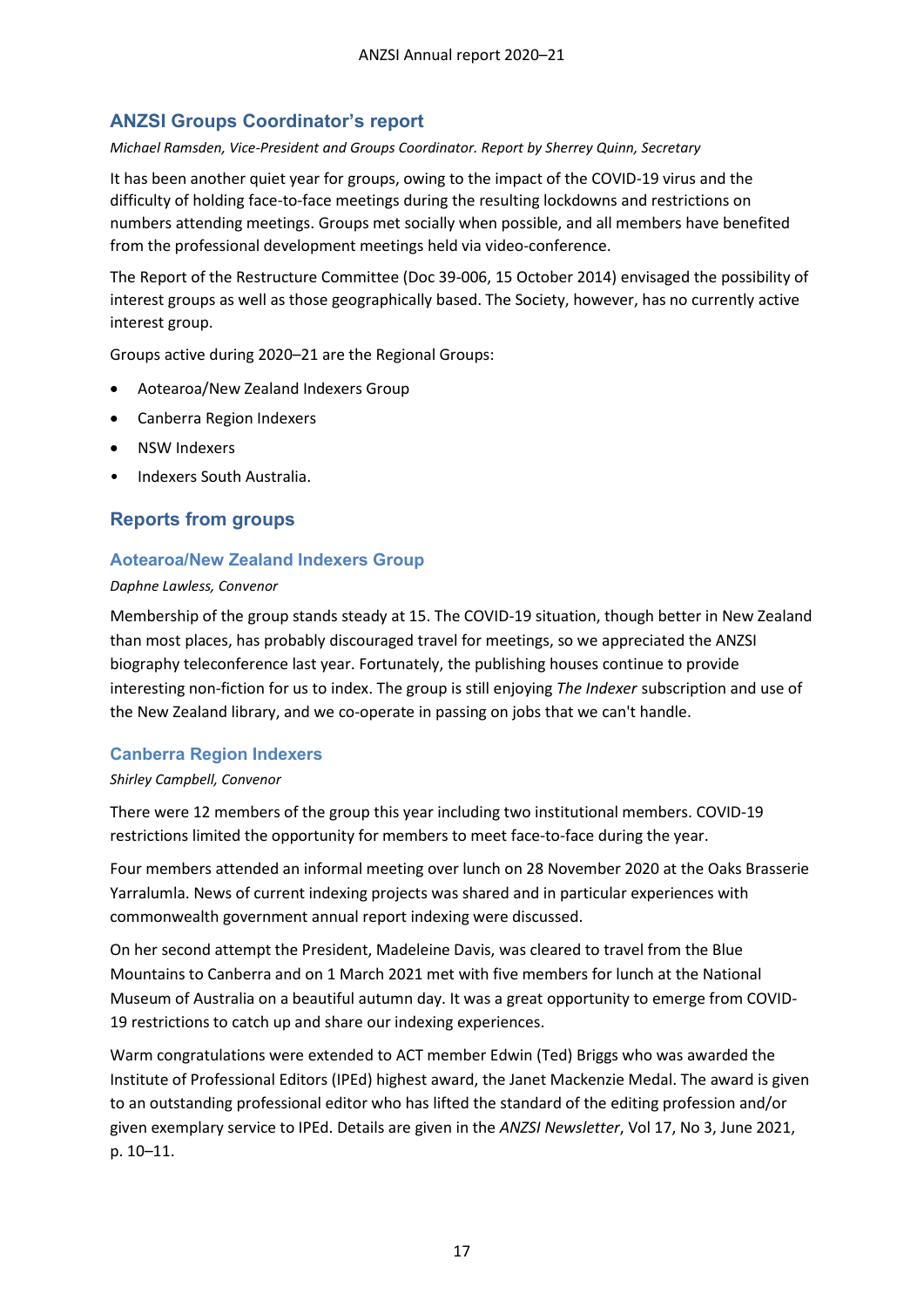## <span id="page-21-0"></span>**Indexers SA**

#### *Jane Oliver, Convenor*

Indexers SA held an enjoyable social gathering at the Est Ovest Restaurant in Adelaide on 19 March 2021 to catch up on individual indexing activities. Unfortunately, COVID-19 restrictions prevented more face-to-face meetings in 2020-21. However, as a professional development activity and to generate a discussion of the issues encountered, Silvia Muscardin and Jane Oliver emailed a report to other members about Indexers SA's indexing project at the Adelaide Zoo. The report was received with interest, and it generated much discussion.

We hope to plan more activities when restrictions are lifted.

#### <span id="page-21-1"></span>**NSW Indexers**

#### *Glenda Browne, Acting Convenor*

There are currently 26 members of the NSW Indexers Group. The group uses a Google Groups mailing list to share information and to organise events.

Members were sad to hear in September 2020 that long-term member Carolyn Kearney had died after a long illness. She was much valued as a friend and indexer.

A small pre-Christmas lunch was held in Blaxland in December 2020. Many members did not feel ready to travel, but those who attended enjoyed a delicious and interesting lunch.

NSW group member Glenda Browne represents ANZSI in the Australian Inclusive Publishing Initiative (AIPI). Because of COVID and the departure of the AIPI Chair not much happened this year apart from email discussions.

# <span id="page-21-2"></span>**COMMUNICATIONS**

# <span id="page-21-3"></span>**Newsletter Editor's report**

#### *Elisabeth Thomas, Editor*

The *ANZSI Newsletter* appeared at the regular intervals in August, October, December 2020, February, April and June 2021.

Professional development events gave rise to well-received reports published in several issues. Thanks go to Karen Gillen, as organiser and one of the presenters of the events over the last year, who wrote a number of these reports.

The arrival and continued presence of COVID-19 has reduced events here and overseas leading to a notable decline in news of who is doing what, with a few ANZSI events and international gatherings unfortunately cancelled or postponed before some later moved online.

Members are always encouraged to submit content to the *ANZSI Newsletter*. Contribute to *your*  newsletter, share your knowledge and skills with your colleagues.

Thanks go to all the contributors, both regular and occasional, as well as Tanya Edbrooke and Jenny Browne for their invaluable assistance in getting the *ANZSI Newsletter* out.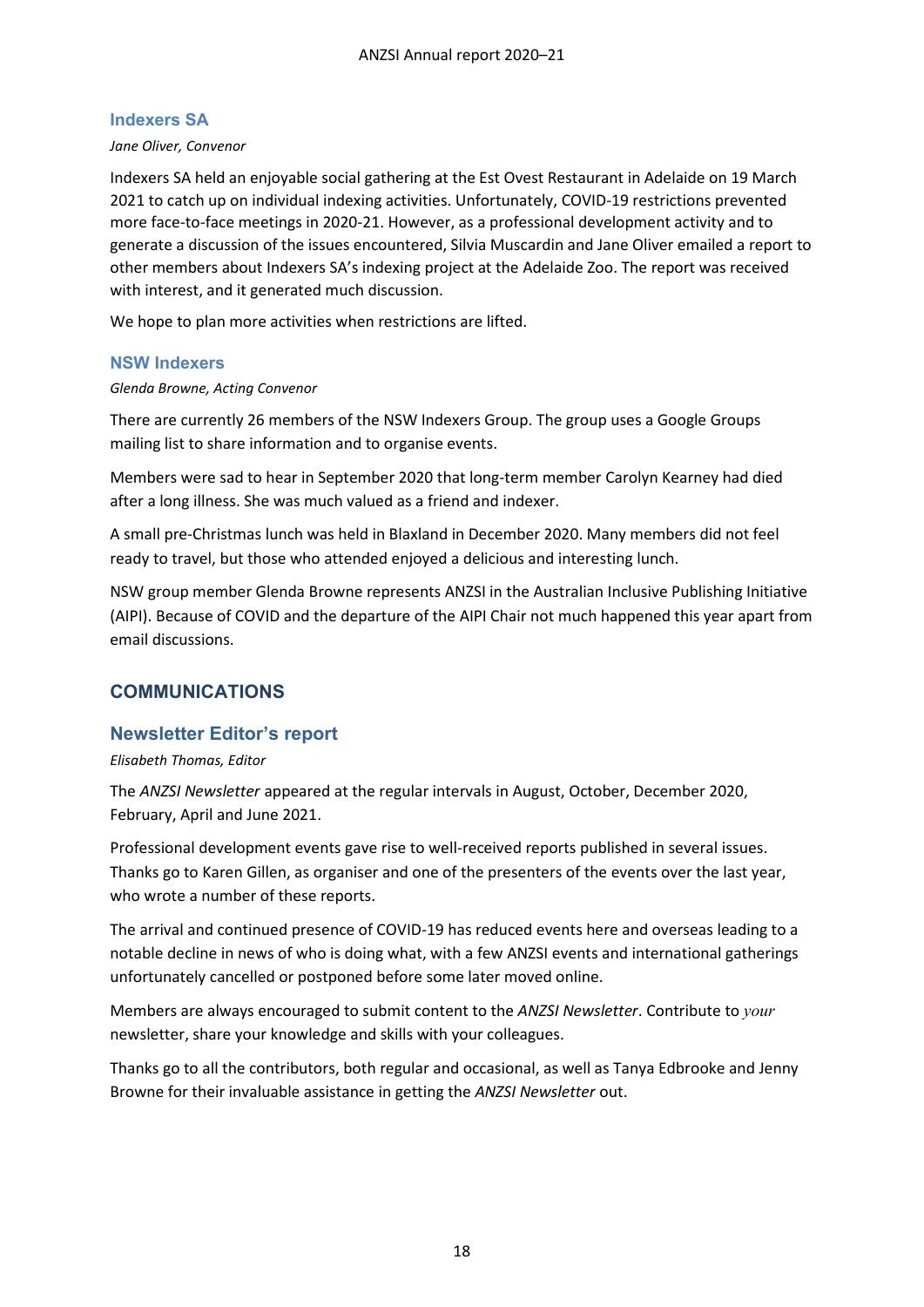# <span id="page-22-0"></span>**Communications Officer's report**

This year, the main change to the position of Communications Officer was the amendment of the position description. Communications Officer roles now include updating the members area of the website with newsletters from affiliate indexing societies, and emailing members to link them to these resources when they are added. This includes adding new issues of *Key Words* to the council area, and emailing council members regarding this.

The primary roles of distributing emails and adding and deleting members from Mailchimp has continued as usual. Messages regarding certain newsletters, a professional development video meeting, and membership renewals were opened at the highest rate (over 72%).

# <span id="page-22-1"></span>**Website Review Subcommittee report**

*Chair: Madeleine Davis; Members: Karen Gillen, Sherrey Quinn*

# <span id="page-22-2"></span>**Management of website**

At the close of the previous reporting period, ANZSI Council decided to discontinue the ANZSI Officer position of Web Manager, and to hire an external website management company which would manage the technical aspects of the website, mail servers, WordPress software and security. Throughout the latter half of 2020, the Subcommittee took over the interim management of the website, and drew up a short list of website management companies. After further consultation with each of the short-listed companies, the Subcommittee recommended that the Society employ WebGrow, a Sydney-based company, previously employed on an ad hoc basis to address maintenance issues as they arose.

In early 2021, following Council approval, WebGrow was contracted to manage, maintain, and host the Society's website and email services. The Chair of the Subcommittee acts as the contact person.

The changeover of host from Dreamhost to WebGrow took place in March 2021 with no loss of service to members. With guidance from the Website Review Subcommittee, WebGrow is now managing technical website matters.

To date, the Society has been impressed with the prompt and diligent service provided by WebGrow.

# <span id="page-22-3"></span>**Website content**

Throughout the reporting period, content on the website remained the responsibility of ANZSI officers, and members of the Subcommittee and the Communications Officer were responsible for implementing any requested changes or uploading of content.

# <span id="page-22-4"></span>**Facebook page**

ANZSI's Facebook page [\(https://www.facebook.com/ANZSocietyIndexers\)](https://www.facebook.com/ANZSocietyIndexers) is maintained by Glenda Browne, with posts usually made by Glenda and Madeleine Davis.

Posts typically cover indexing news from ANZSI and affiliated indexing societies, notices of indexingrelated publications and topical events.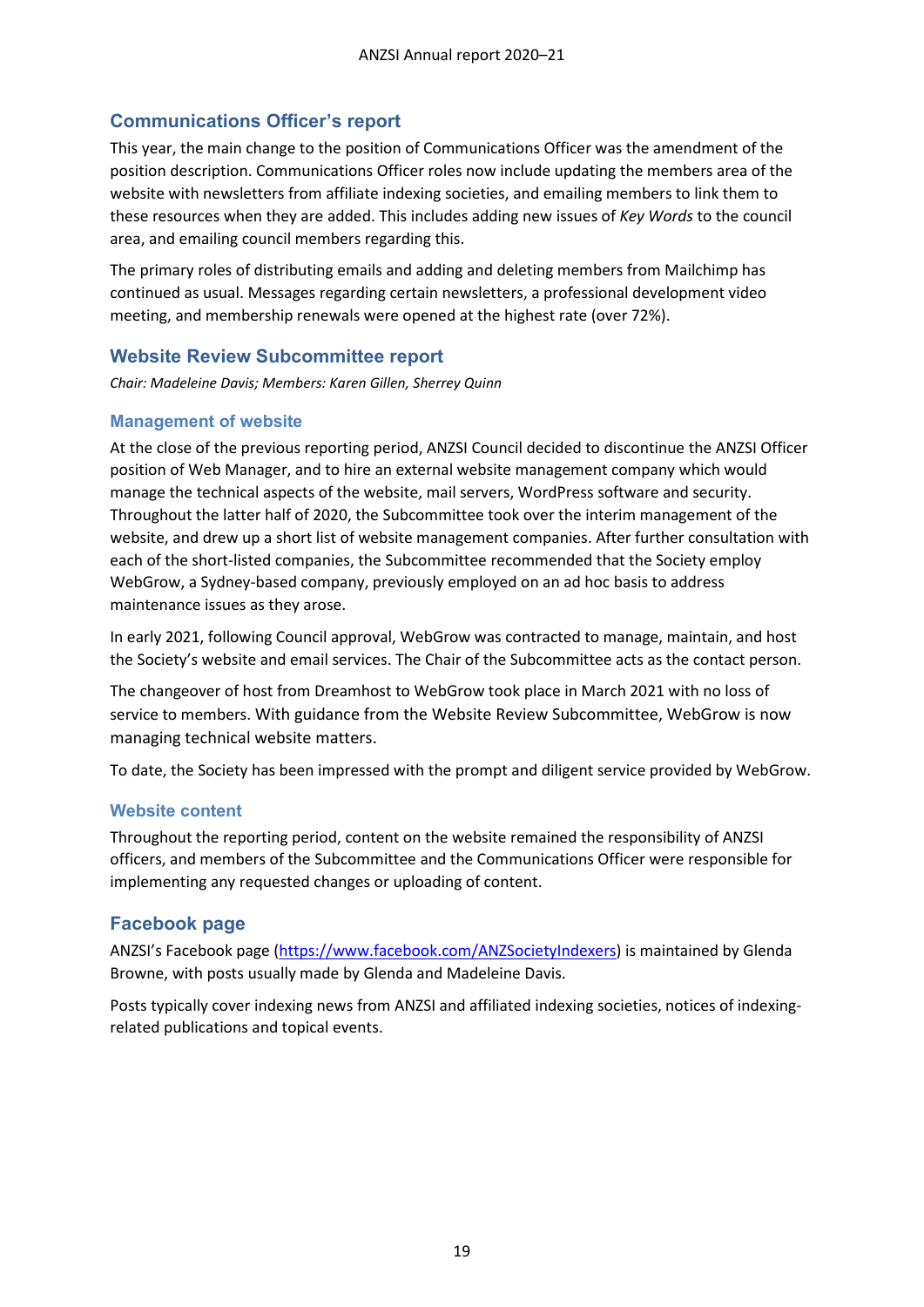# <span id="page-23-0"></span>**EDUCATION AND PROFESSIONAL DEVELOPMENT**

# <span id="page-23-1"></span>**Education Officer's report**

Karen Gillen resigned from the position of Education Officer on 21 March 2021. At the end of the reporting period, the position was yet to be filled.

# <span id="page-23-2"></span>**Training**

Due to the COVID-19 pandemic, no face-to-face indexing training was held during the reporting period.

# <span id="page-23-3"></span>**Professional Development Program**

The Society's first annual professional development program was implemented during the reporting period. Meetings were held via Zoom video-conference enabling all ANZSI member to participate regardless of their location. The events were well-attended and well-received by members, and generated the production of some useful resources for members.

## <span id="page-23-4"></span>**Biography Indexing Q&A** (Sunday, 26 July 2020, 3.00–4.30pm AEST)

*Organiser:* Karen Gillen *Host*: Sherrey Quinn *Chair:* Madeleine Davis *Panel:* Tordis Flath [NZ]; Trevor Matthews [NSW], and Michael Wyatt [NSW])

Past surveys of members had revealed a high level of interest in learning more about biography indexing, so this topic was chosen for the Society's inaugural society-wide meeting. A panel of specialist biography indexers was assembled and questions were sought from members in advance of the session.

*Participants:* Promotion of the event met with an enthusiastic response from members, and 27 members (including the chair and panel) attended the meeting. The group included participants from the Australian Capital Territory, New Zealand, New South Wales, and Victoria.

*Program:* The questions that had been submitted were collated and grouped into three blocks covering: headings and locators; subheadings; and production issues. Panellists were supplied the questions in advance so that they could prepare their responses.

*Evaluation by participants*: An evaluation form was sent out to all participants following the session. The responses were overwhelmingly positive regarding the structure and content of the session, and the fact that it had been held at all; and a number of useful suggestions were made for any future PD events.

*Outcomes:* Some valuable resources for all members were produced as a result of the meeting. In response to a suggestion from one of the participants, the panel put together a list of exemplary biography indexes. This list was published in the ANZSI *Newsletter*. A detailed report of the questions and answers supplied at the meeting was also published in the *Newsletter.* Both of these resources were also uploaded to the Recommended Reading and Guidance section of the Member Area of the Society's website.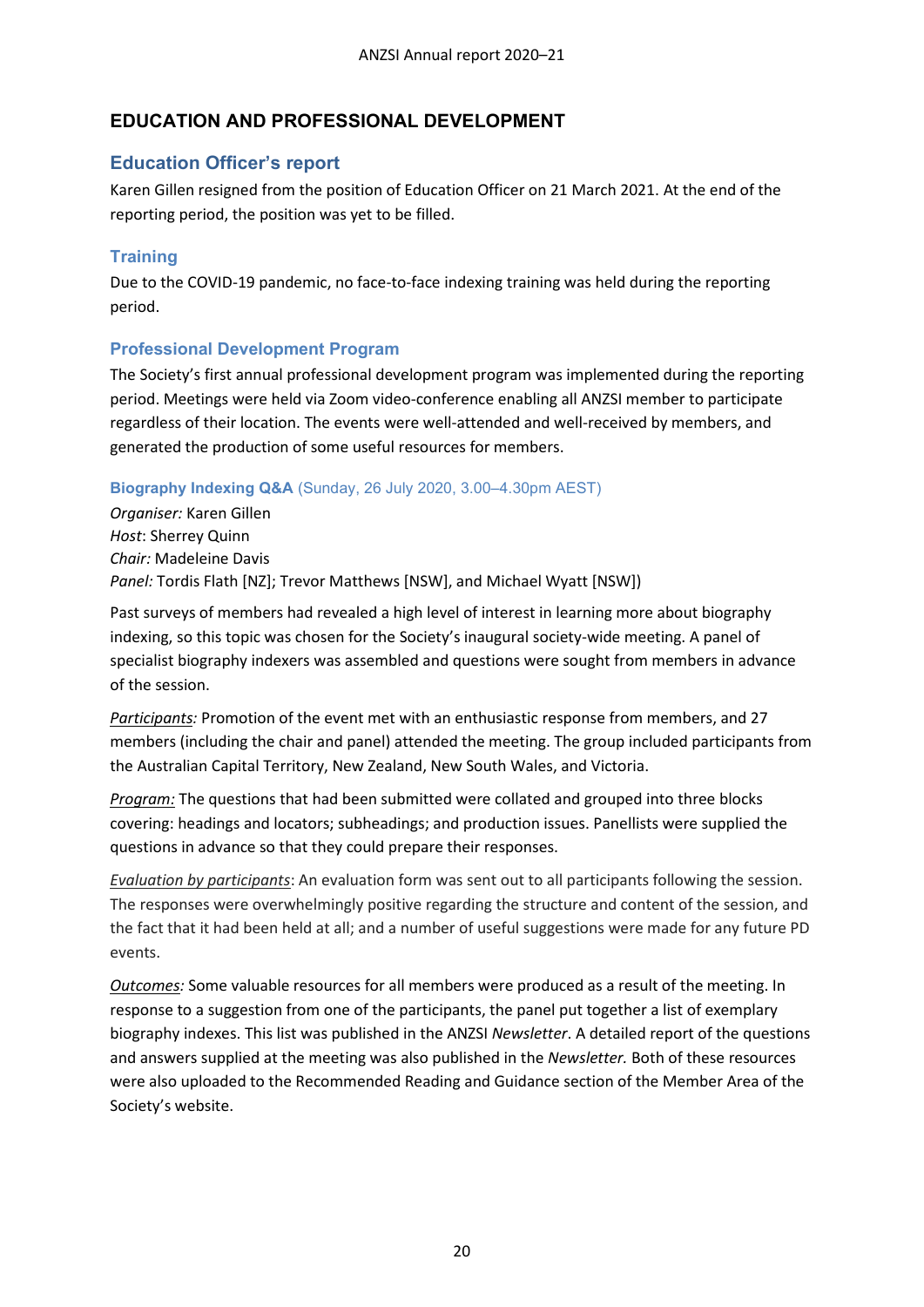## <span id="page-24-0"></span>**Business Tips: Quoting** (Tuesday, 10 November 2020, 3.00pm AEST)

The next event in the program focused on the all-important indexing business-related topic of quoting. The format comprised a series of presentations by highly experienced freelance indexers.

*Organiser/Chair*: Karen Gillen *Host:* Sherrey Quinn *Presenters:* Nikki Davis (VIC); Karen Gillen (VIC); Sherrey Quinn (ACT)

*Participants:* As with the first meeting on the program, promotion of this event also met with an enthusiastic response from members. Again, 27 members (including the presenters) attended the meeting, however, of these 12 had not attended the previous meeting. The group included participants from Australian Capital Territory, New Zealand, New South Wales, Queensland, South Australia.

*Program:* The session was divided into five sections. The first (presented by Karen Gillen) focused on employing a professional approach to quoting. The next three sections focused on how to calculate fair and reasonable fees for different types of indexes: monographs and edited collections (Karen Gillen); illustrated texts (Nikki Davis); and annual reports (Sherrey Quinn). The final section was a Q&A session, with questions submitted via chat or 'from the floor'.

*Evaluation by participants*: An evaluation form was sent out to all participants following the session. Again, the responses were uniformly positive regarding the structure and content of the session, and a number of useful suggestions were made for future PD events.

*Outcomes*: Articles based on each of the presentations was published in the ANZSI *Newsletter.* This valuable collection of articles was also uploaded to the Recommended Reading and Guidance section of the Member Area of the Society's website.

#### <span id="page-24-1"></span>Business Tips: Marketing

At the end of the reporting period, planning was underway for the next event on the professional development program. The focus for this session will be on how to market one's services and find work, especially for beginning or early career freelance indexers.

# <span id="page-24-2"></span>**Accreditation Committee report**

*Chair: Sherrey Quinn. Receiving Officer – Accreditation: Shirley Campbell.*

Accreditation Committee members are Sherrey Quinn, Madeleine Davis, Tordis Flath, Karen Gillen, Jean Norman and Shirley Campbell (Receiving Officer).

The suspension of Accreditation application processing which began in March 2020 due to the COVID pandemic was lifted on 1<sup>st</sup> January 2021. ANZSI members were advised of this in the December 2020 Newsletter, and notices were placed on the website.

No applications were received between 1 January 2021 and 30 June 2021.

The Accreditation application fee, last updated in 2016, was increased in June 2021 by a modest \$5 to \$95 (Aus\$ and NZ\$), covering increased postage and administrative costs and putting it at a different price point from the membership fee, which is helpful in administering accounts.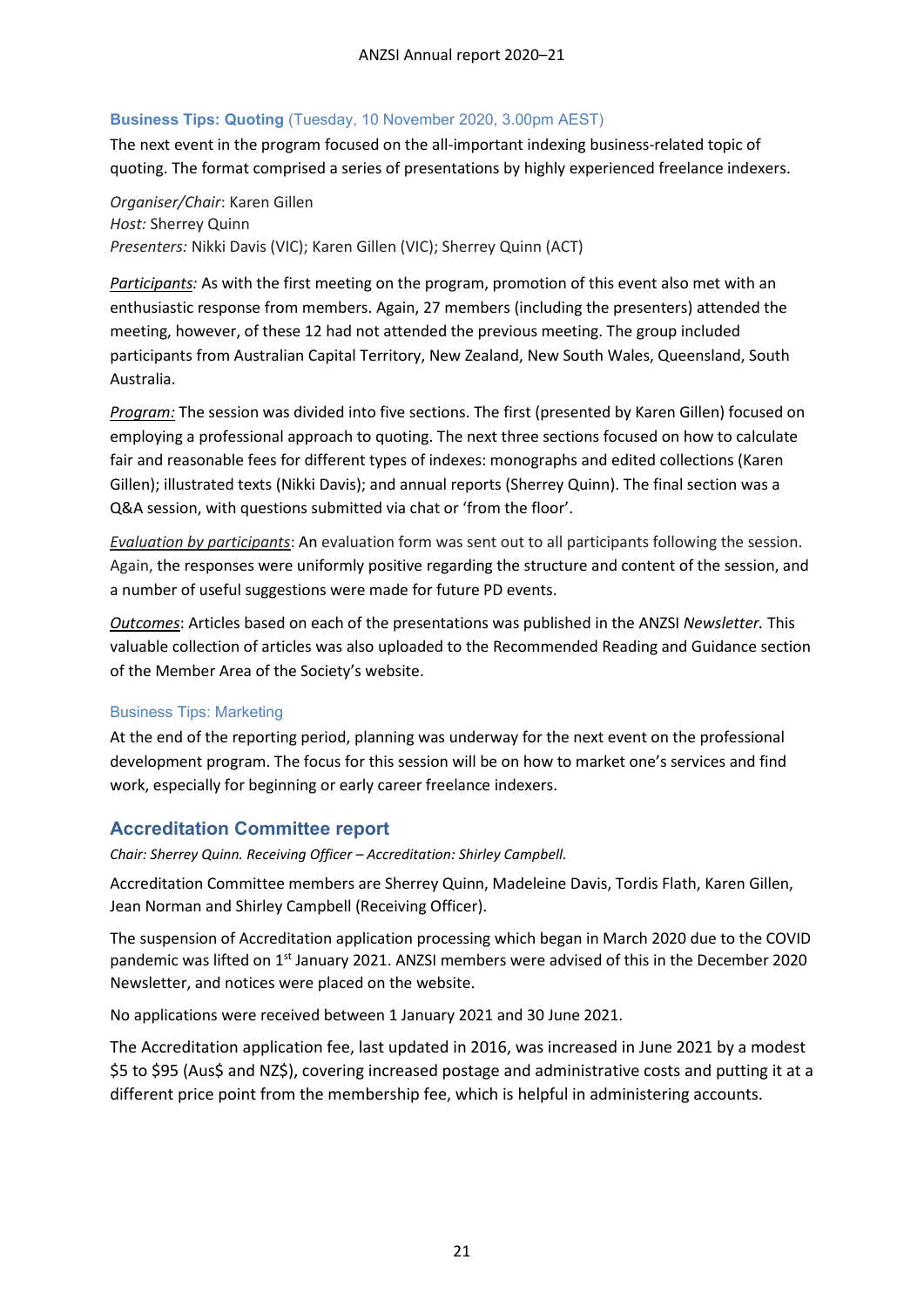# <span id="page-25-0"></span>**ANZSI Library report**

*ANZSI Library Committee: Karen Gillen, Library Officer (Australia); Carol Dawber, Library Officer (New Zealand); Sherrey Quinn (custodian of collection held in Canberra). Report prepared by Karen Gillen*

## <span id="page-25-1"></span>**Collections**

The library comprises two collections: the Australian collection; and the New Zealand collection. The catalogues for both collections are located on the ANZSI Library webpage in the member's area of the ANZSI website. The catalogue for the New Zealand collection may also be accessed from the Aotearoa/New Zealand Indexers webpage. Items forming the Australian collection are held in Melbourne and Canberra. ANZSI members may borrow from the collection held in their country of residence.

## <span id="page-25-2"></span>**Operation and management**

The operation of the library is guided by the ANZSI Library policy, and is managed by the Library Committee. Each of the collections is managed separately by a Library Officer.

## <span id="page-25-3"></span>**Acquisitions**

No acquisitions were made during the reporting period.

#### <span id="page-25-4"></span>**Loans**

Given the ongoing COVID-19 pandemic, protocols for the safe handling of items being borrowed were adhered to prior to postage and following their return.

# <span id="page-25-5"></span>**AWARDS**

# <span id="page-25-6"></span>**Awards Committee report**

*Shirley Campbell, Receiving Officer.*

ANZSI Indexing Awards and the John Simkin Medal are offered biennially and were due to be offered in 2020. A panel of judges was selected but did not convene before Council postponed the awards process from 2020 to 2021, due to the COVID-19 outbreak and infection prevention protocols.

A call for nominations for the 2021 awards was placed in the ANZSI Newsletter in February 2021 and nominations closed on 30 June 2021. Ten nominations were received and judging is now in progress.

#### <span id="page-25-7"></span>**2021 Judging panel**

Glenda Browne (ANZSI Accredited Indexer, co-author of *The Indexing Companion* CUP 2007, recipient of Highly Commended Indexing Award 2008)

Joanne Mullins (Coordinator, Monash University Publishing)

Jean Norman (ANZSI Accredited Indexer, ANZSI Accreditation Panel Member, 2016 and 2018 Judging Panel member)